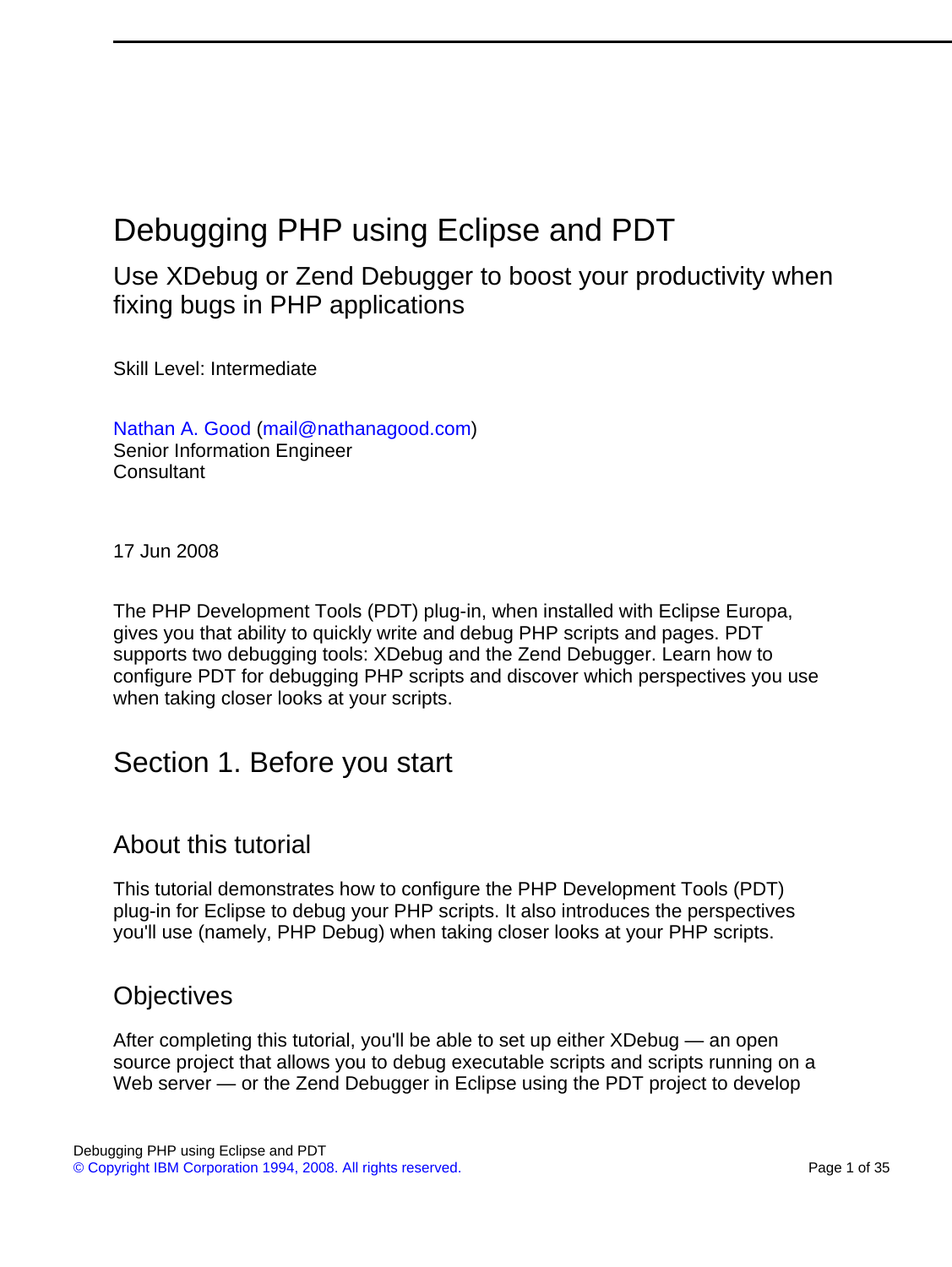PHP applications. You'll understand the various parts of the PDT project's PHP Debug perspective and learn how to set up, view, and work with breakpoints. You also learn how to inspect the values of variables as you are stepping through the code, as well as how to debug PHP Web applications on your local server so you can run through your PHP Web application with the debugger.

### **Prerequisites**

To get the most out of this tutorial, you should have done a bit of PHP development. But what matters more is that you've done software development in general. You'll understand the debugging concepts better if you're familiar with debugging any other language. I wrote this to be helpful to those who are fairly new to Eclipse, rather than to those who have been using Eclipse for a while.

### System requirements

To complete this tutorial, you need:

#### **Computer running Microsoft® Windows®, Mac OS X, or Linux®**

The examples of the php.ini file shown in this tutorial are for Mac OS X and Linux. Because both debuggers require a configuration that tells PHP where the debugger extensions are located, the only noticeable difference — if you're looking for Windows examples — is the path to the debugger extension. Library names end in .so. for Mac OS X and Linux and .dll for Windows; also, paths use a forward slash ( $\prime$ ) instead of a backslash ( $\setminus$ ) as a directory-separator character.

#### **PHP V5.x**

Linux users can install PHP using the software package system included in their distribution. OS X, and Windows users can find [PHP V5.x](http://www.php.net/downloads.php) at PHP.net. **Note:** The examples in this tutorial were written using PHP V5.2.5.

#### **Eclipse V3.3**

Again, Linux users have it easy: Eclipse is usually available through the package system included in their distribution. Everyone else can find the Eclipse integrated development environment (IDE) at the [Eclipse downloads](http://www.eclipse.org/downloads/).

#### **Apache or Microsoft Internet Information Services (IIS) for serving Web applications**

You need a Web server installed to run the examples that demonstrate how to debug PHP Web pages on the server. However, if you're interested only in debugging PHP scripts that aren't Web pages, you won't need a Web server. For this tutorial, we have Apache V2 set up as the Web server. If you're using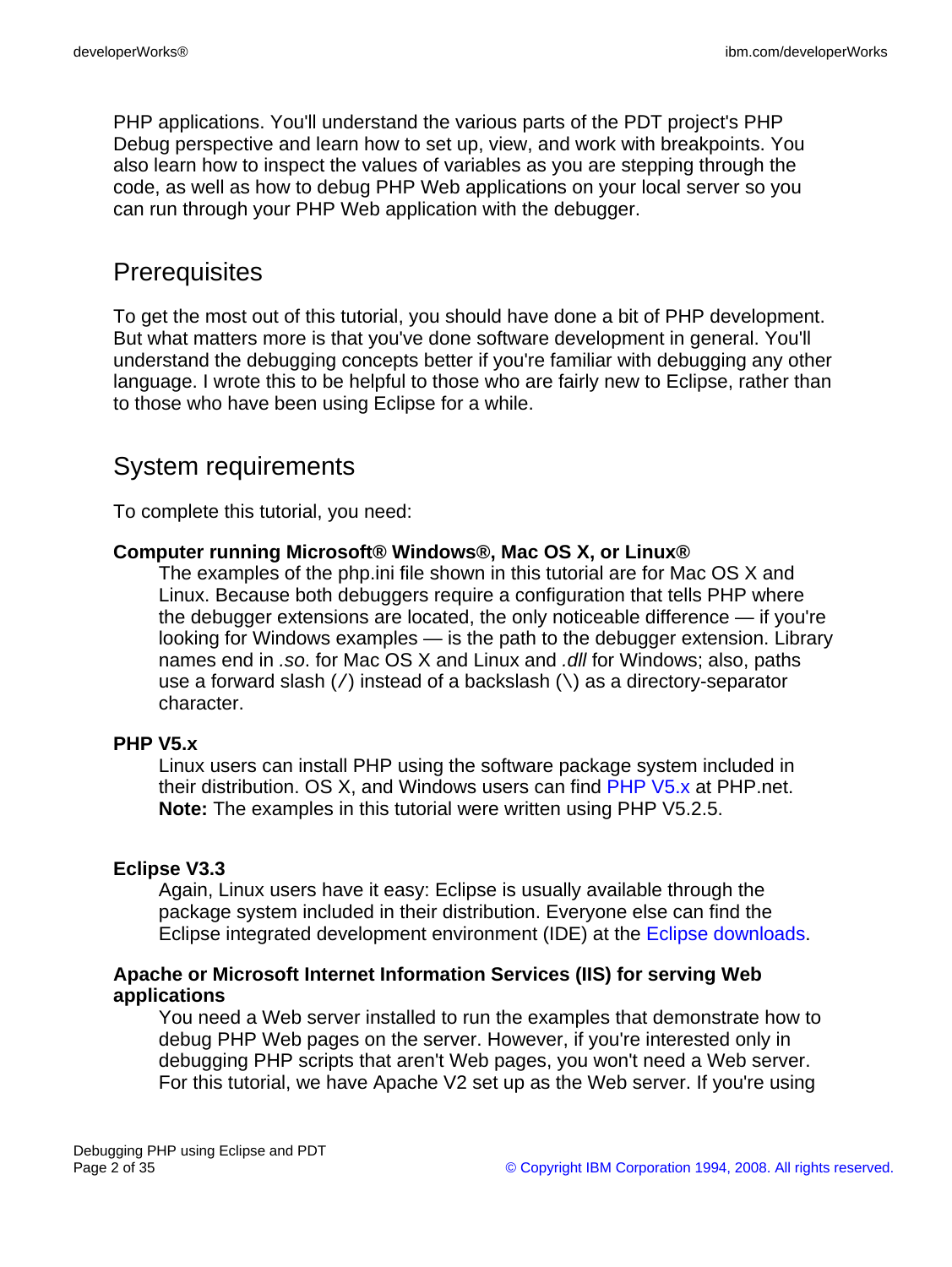Windows and would rather use IIS, that works, too. This tutorial assumes you have the proper access to write to directories inside the document root of the Web server.

#### **Eclipse PHP Development Tools framework**

If you don't already have [PHP Development Tools \(PDT\)](http://www.eclipse.org/pdt/) installed, you may want to read ahead to the "Overview of the PDT project" section so you can decide whether you want to download and install PDT already bundled with the Zend Debugger. The Eclipse Foundation [PDT/Installation wiki](http://wiki.eclipse.org/PDT/Installation) is brief, but helpful.

#### **Zend Studio Web Debugger**

Download a 30-day trial version of the [Zend Studio Web Debugger.](http://www.zend.com/en/downloads/)

# Section 2. Getting started

# Debugging PHP the old way

Before being able to use a debugger inside an IDE, my main methods for debugging PHP scripts were to:

- 1. Set up a bunch of echo statements that printed variable values. I'd have to take these out or comment them out before deploying the script.
- 2. Use "I am here" echo statements to print the position in the scripts. I'd also have to remove these lines of code or comment them out before deploying the script.
- 3. Tweak the php.ini file to tell PHP to print verbose messaging, including warnings. Doing this can be a security concern, as it may display things you don't want to display. If you're doing development locally and deploying the scripts to a different server, this is less of an issue.
- 4. Use a logger class, such as the Log PEAR module. This is a great option because the logger allows you to set priorities so you can quiet debugging messages later. However, it requires an amount of time — albeit relatively small — to configure and to come up with a process for having different logging levels in different environments. Typically, you might want to see "debug" messages in development environments, but only "warning" messages or above in production environments. Regardless of your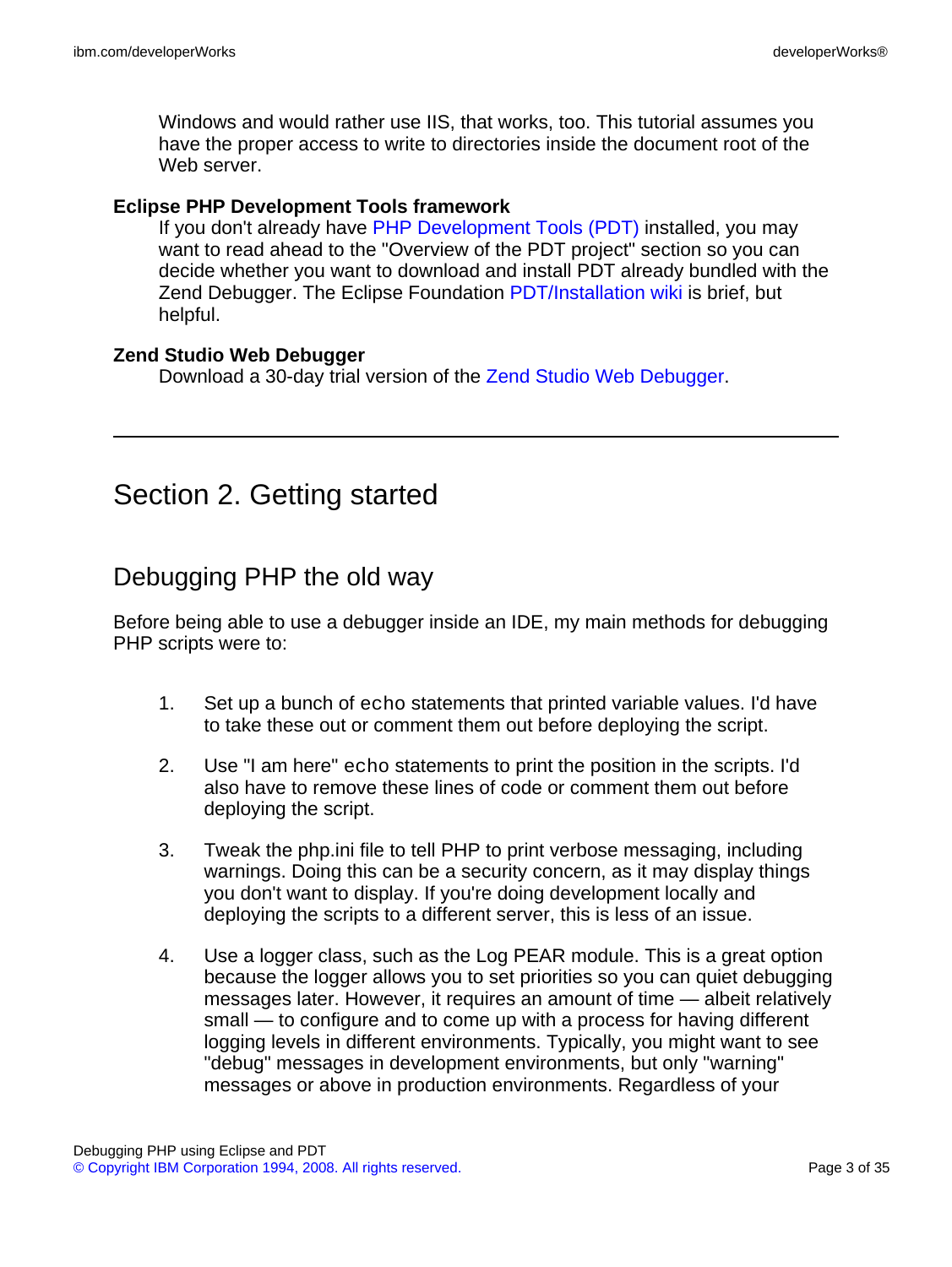debugging technique, I recommend finding and using a logging framework for your PHP applications. A drawback of debuggers is that sometimes developers are tempted to neglect the time investment of adding proper logging.

All these techniques, while they worked fine for me for a few years, consume much more time than stepping through an application in a debugger. So, you can save a great deal of time using a debugger from inside the IDE. The setup of both debuggers — XDebug and the Zend Debugger — is covered here.

## Overview of the PDT project

The PDT plug-in, when installed with Eclipse Europa, gives you that ability to quickly write and debug PHP scripts and pages. The PDT project supports two debugging tools: XDebug and the Zend Debugger. This tutorial demonstrates how to configure PDT for debugging PHP scripts using either debugger.

PDT V1.0 was released in September 2007. The tools work with the Web Tools Platform (WTP) to provide the ability to build PHP projects and PHP files with Eclipse. The PDT project provides features you'll be used to if you're already using Eclipse for Java™ development — like the PHP perspective and the PHP Debugging perspective. The PHP editor has syntax highlighting, code formatting, syntax verification, and code templates. Using PDT, you can execute PHP scripts and run them on a Web server, and PDT also supports debugging PHP files locally and on a server (although the debugging requires a bit of setup). This tutorial focuses on configuring PDT to use one of the supported debuggers for PDT: XDebug or the Zend Debugger by Zend Software (see [Resources\)](#page-33-0).

You don't need both debuggers installed; you can pick and use one of them. This tutorial covers both, allowing you to make a decision about which one you would like to use and install. When you have one installed, you can debug any PHP script. With the PHP Debug perspective, you can view variable values and breakpoints as well as step through the code. The next section dives into the different parts of the perspective and how you use them.

# Getting ready for this tutorial

#### **Web server-accessible folders**

The Apache Web server supports a feature called UserDir, or user directories, where the Apache Web server looks for a folder matching a preconfigured folder name and, when found, maps it to a URL with a tilde  $(\sim)$  appended to the user name. On Mac OS X, this folder is called Sites by default; on other operating systems, it has names like public\_html or public\_www or even www. Check your Web-server configuration because limiting your project's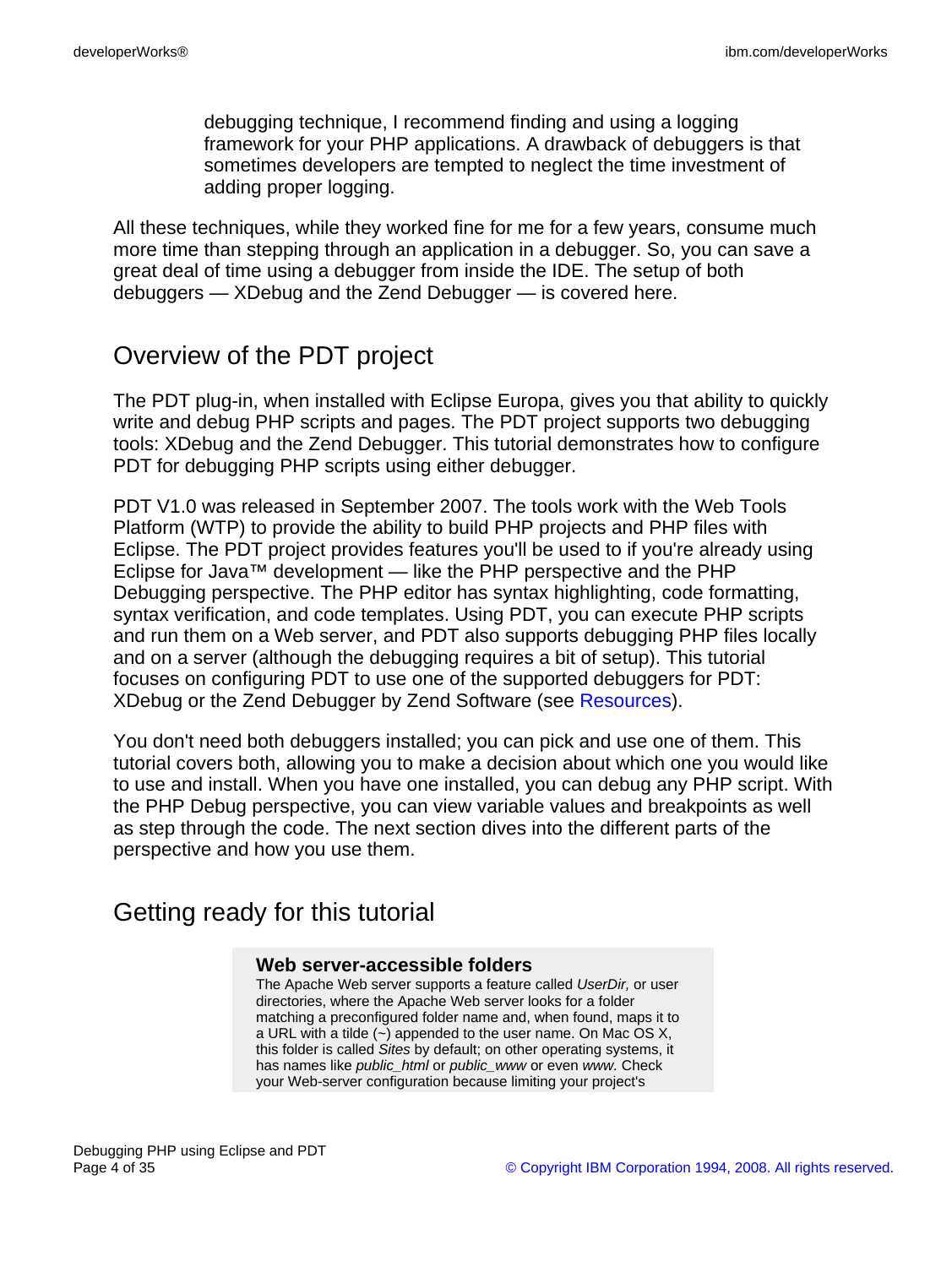contents to your home directory can be a really good idea. If you have IIS, it's convenient enough to create a virtual folder mapped to a directory in which you can place your project contents. As a last option, create a folder directly under your Web server's document root and place the project resources in that.

After you've installed PDT, you must add a couple of projects you can use to follow along. The first is a simple script that prints a greeting a certain number of times. The second project is a Web application with two pages. These examples work fine with either debugger, and you don't need to set up the debuggers before adding these projects.

#### **Add the simple project**

The simple PHP project with a simple example script demonstrates the features of the debuggers and PDT Debug perspective. Perform the following steps to create a simple PHP project to use as an example if you don't already have an example available. (Alternatively, download the code from the [Download](#page-32-0) section.)

1. Choose **New > Project**, then select **PHP Project** from the list, as shown in Figure 1, then click **Next**.

#### **Figure 1. Adding a PHP project**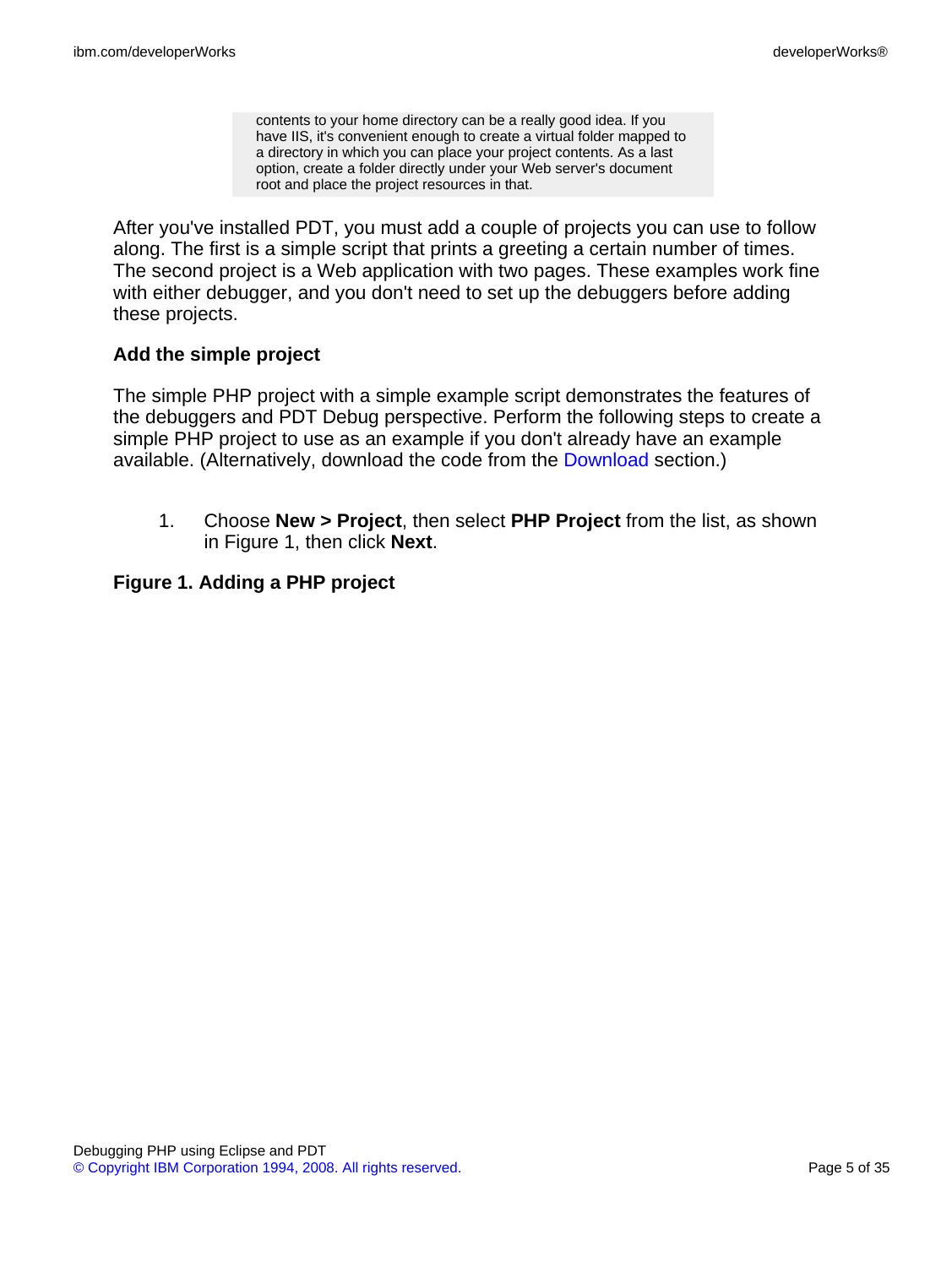|                                          | <b>New Project</b> |   |
|------------------------------------------|--------------------|---|
| Select a wizard                          |                    |   |
| Create a PHP project                     |                    |   |
| Wizards:                                 |                    |   |
| type filter text                         |                    | O |
| $\triangleright$ $\ominus$ General       |                    |   |
| $\triangleright \emptyset$ CVS           |                    |   |
| Eclipse Modeling Framework               |                    |   |
| <b>B</b> EJB                             |                    |   |
| 2 J2EE                                   |                    |   |
| <b>B</b> Java                            |                    |   |
| $\blacktriangleright \text{C}$ JPA       |                    |   |
| <b>B</b> PHP                             |                    |   |
| PHP Project                              |                    |   |
| Plug-in Development<br>►                 |                    |   |
| C Web                                    |                    |   |
| $\blacktriangleright \bigoplus$ Examples |                    |   |

2. Type simpleDebugExample for the project name, as shown below. Select the **Use default** checkbox, then click **Finish**.

### **Figure 2. Entering the project information**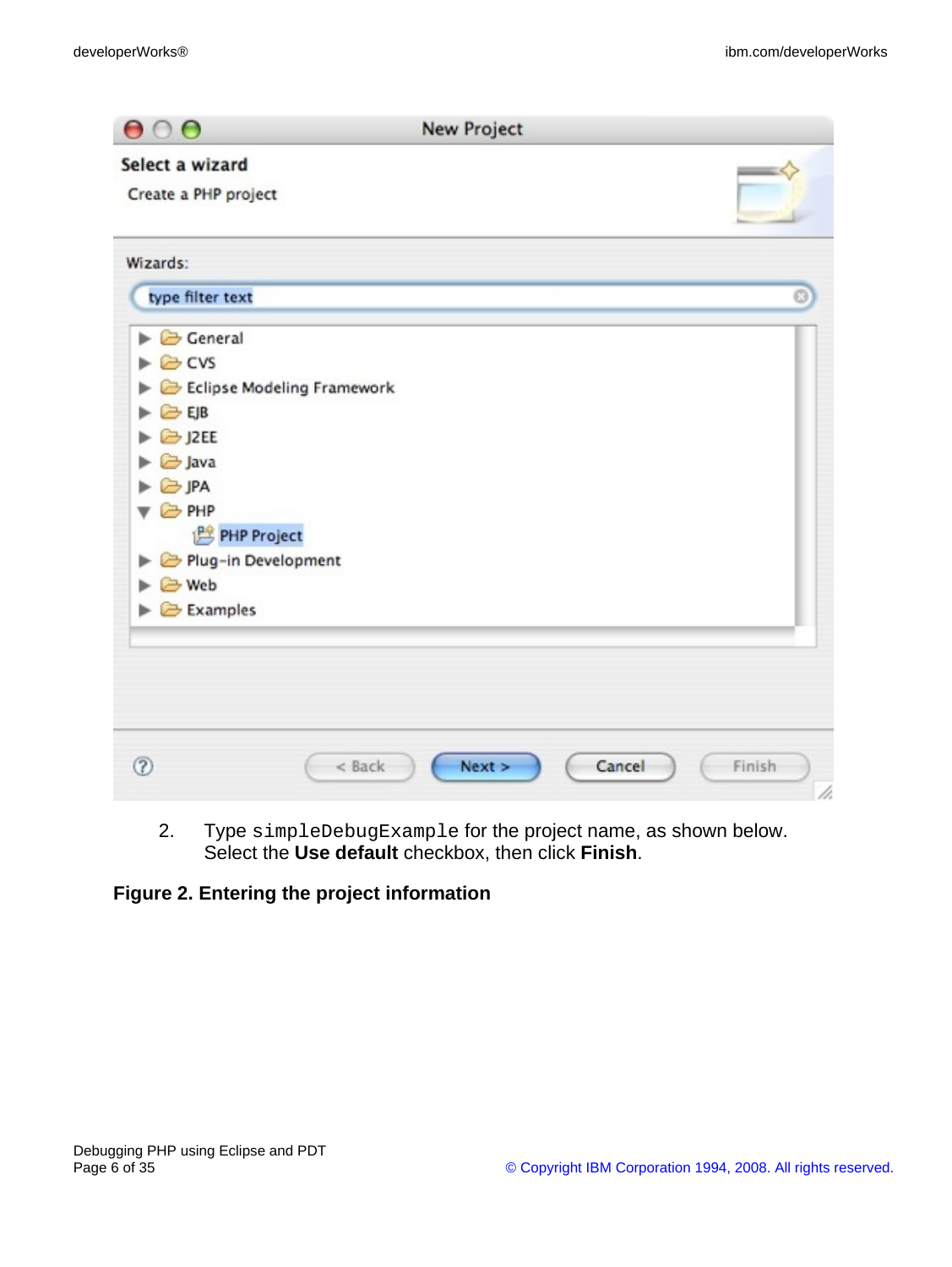| $\mathbf{\Theta} \cap \mathbf{\Theta}$         |                                                | <b>PHP Project</b>                                                       |
|------------------------------------------------|------------------------------------------------|--------------------------------------------------------------------------|
| <b>New PHP Project</b><br>Create a PHP project |                                                |                                                                          |
|                                                | Project name: simpleDebugExample               |                                                                          |
| Project contents:                              |                                                |                                                                          |
| Use default                                    |                                                |                                                                          |
|                                                |                                                | Directory: /Users/nagood/workspaces/debugging/simpleDebugExamp<br>Browse |
| <b>PHP Version</b>                             |                                                |                                                                          |
|                                                | Enable project specific settings               | <b>Configure Workspace Settings</b>                                      |
|                                                | PHP Version: PHP 5 or greater $\ddot{\ddot{}}$ |                                                                          |
|                                                | Use ASP tags as PHP tags                       |                                                                          |
|                                                | < Back                                         | Finish<br>Cancel<br>Next ><br>h.                                         |

3. When the project appears in your workspace, add the file in Listing 1.

### **Listing 1. helloworld.php**

```
<?php
$name = "world";
for (\frac{1}{2}i = 0; \frac{1}{2}i \frac{100}{100}; \frac{1}{2}i++) {
           print("Hello, $name ($i)!\n");
}
?>
```
#### **Add the Web application sample**

The Web application example has a couple of Web pages so you can see how to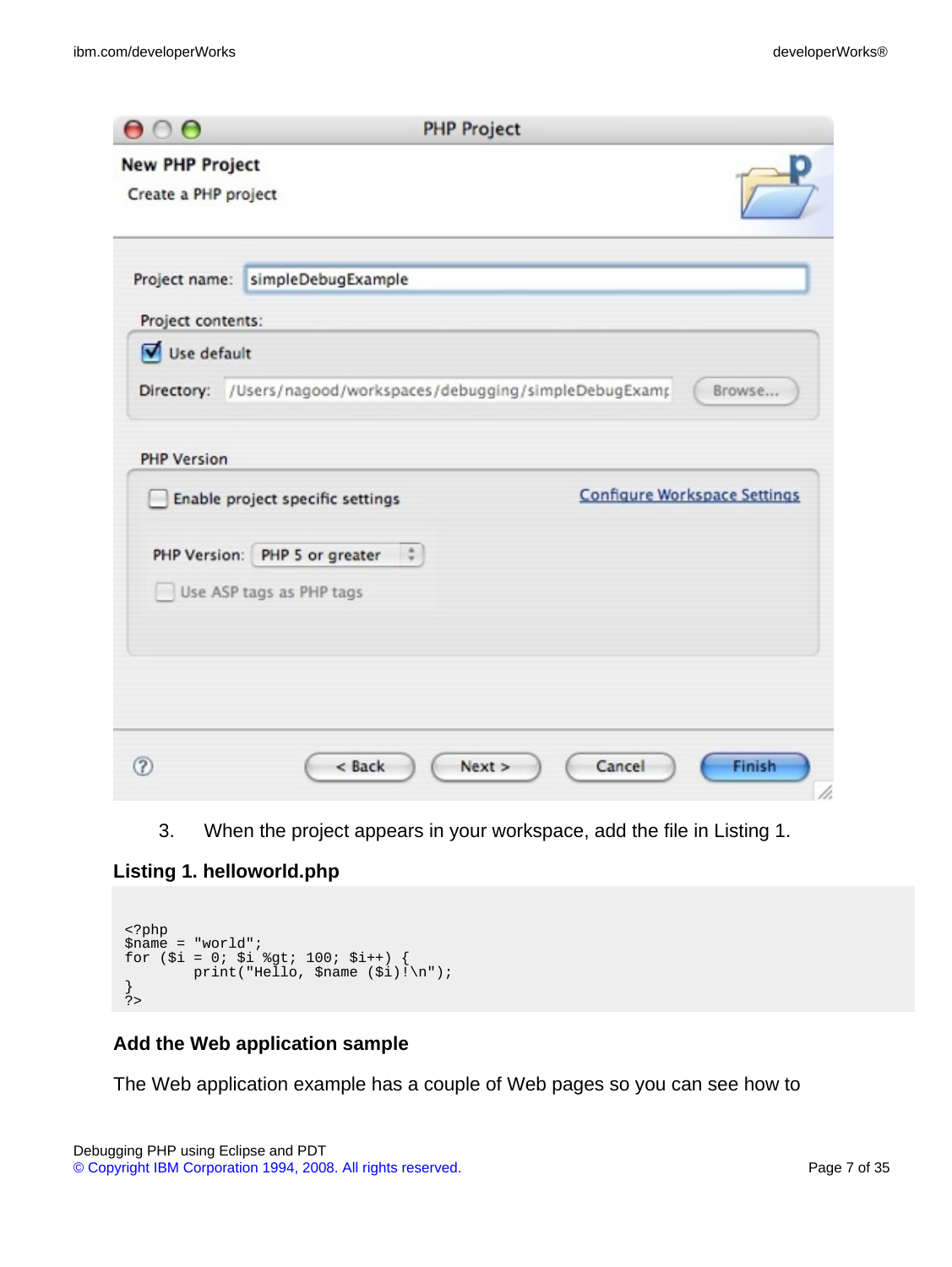use the debuggers to debug PHP Web pages on the server from page to page. You'll be able to see how you can catch variables posted from one page to another. To set up the Web application example:

1. Choose **New > Project** to add a new project, then select **PHP Project** from the list, as shown in Figure 3, then click **Next**.

|  | Figure 3. Adding a PHP Web project |  |  |  |
|--|------------------------------------|--|--|--|
|--|------------------------------------|--|--|--|

| Browse                              |
|-------------------------------------|
|                                     |
|                                     |
| <b>Configure Workspace Settings</b> |
|                                     |
|                                     |
|                                     |
|                                     |
|                                     |

2. Modify where the project contents reside. Unlike the simple example, you may need to modify where the project contents are located. To make such a modification, clear the **Use default** checkbox, then click **Browse** to find a suitable location for your PHP Web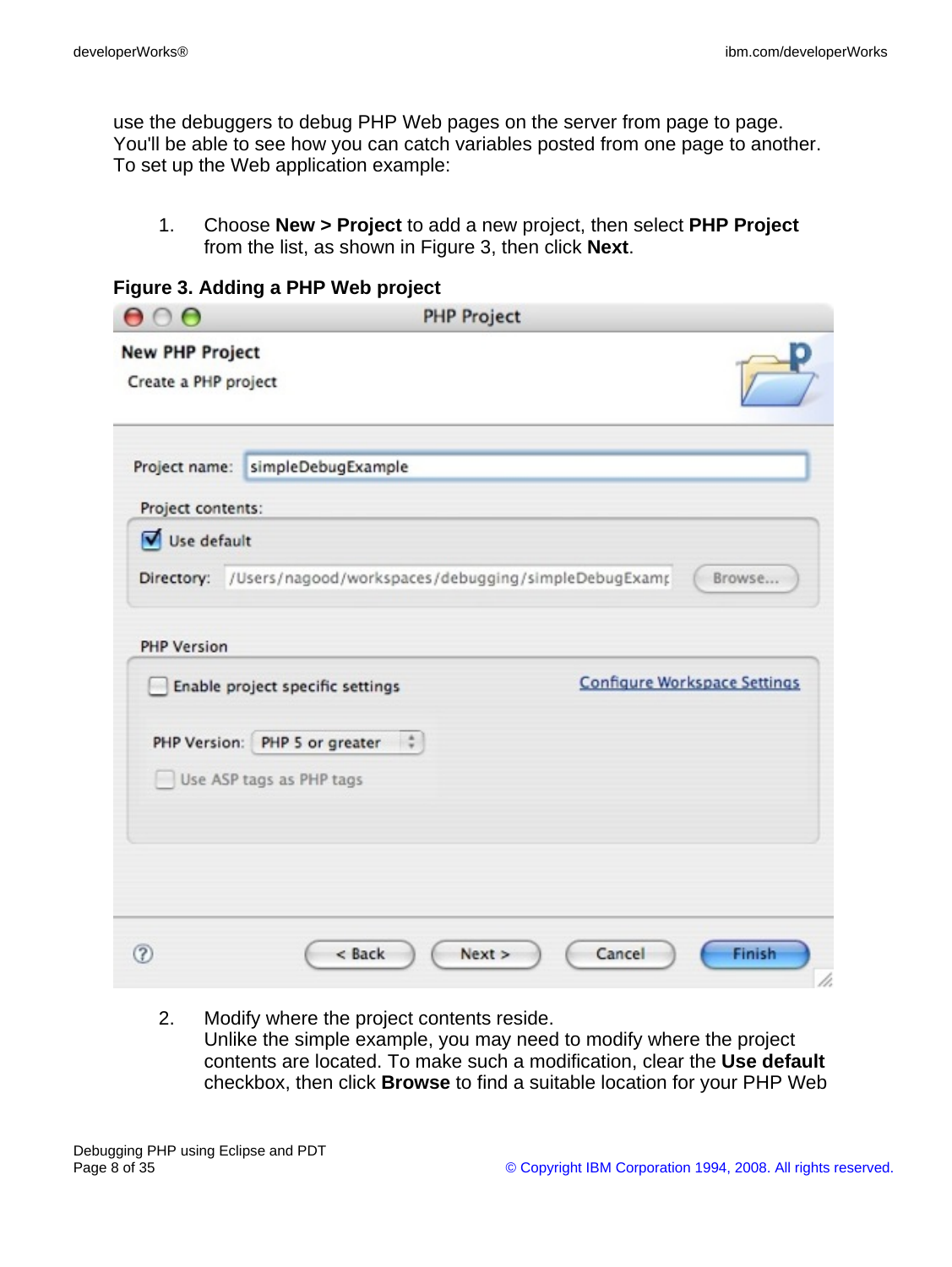pages. Because these Web pages need to be executed on the server, you can either build your entire workspace in a location where your Web server can reach it or tweak this setting to put certain package contents in an accessible location. I don't like having my whole workspace accessible by the Web server, so I use this setting to put only my Web application contents in a folder. My setting, for example, is /Users/nagood/Sites/webDebugExample. On my computer, that directory is accessible at the URL http://localhost/~nagood/webDebugExample.

3. After adding the new project, add three new files. The first enterGreeting.php — is shown in Listing 2.

#### **Listing 2. enterGreeting.php**

```
<!DOCTYPE HTML PUBLIC "-//W3C//DTD HTML 4.01 Frameset//EN">
<html>
<head>
<meta http-equiv="Content-Type" content="text/html; charset=UTF-8">
<title>Insert title here</title>
</head>
<body>
<?php
$name = "world";
print("<b>Hello, $name</b>");
?>
<form action="results.php" method="post">
<input type="hidden" name="name" value="<?php print($name); ?>" />
<input type="text" name="greeting" value="" />
<input type="submit" value="Submit" />
</form>
</body>
</html>
```
4. Add the second of the three files: results.php. The contents of this file are shown in Listing 3.

#### **Listing 3. results.php**

```
<h+ml><head><title>Results</title>
</head>
<body>
<?php
include_once 'GreetMaster2000.php';
print ("Hello, " . $_POST['name'] . "!");
print ("<br>2");
$gm = new GreetMaster2000();
$gm->setGreeting($_POST['greeting']);
```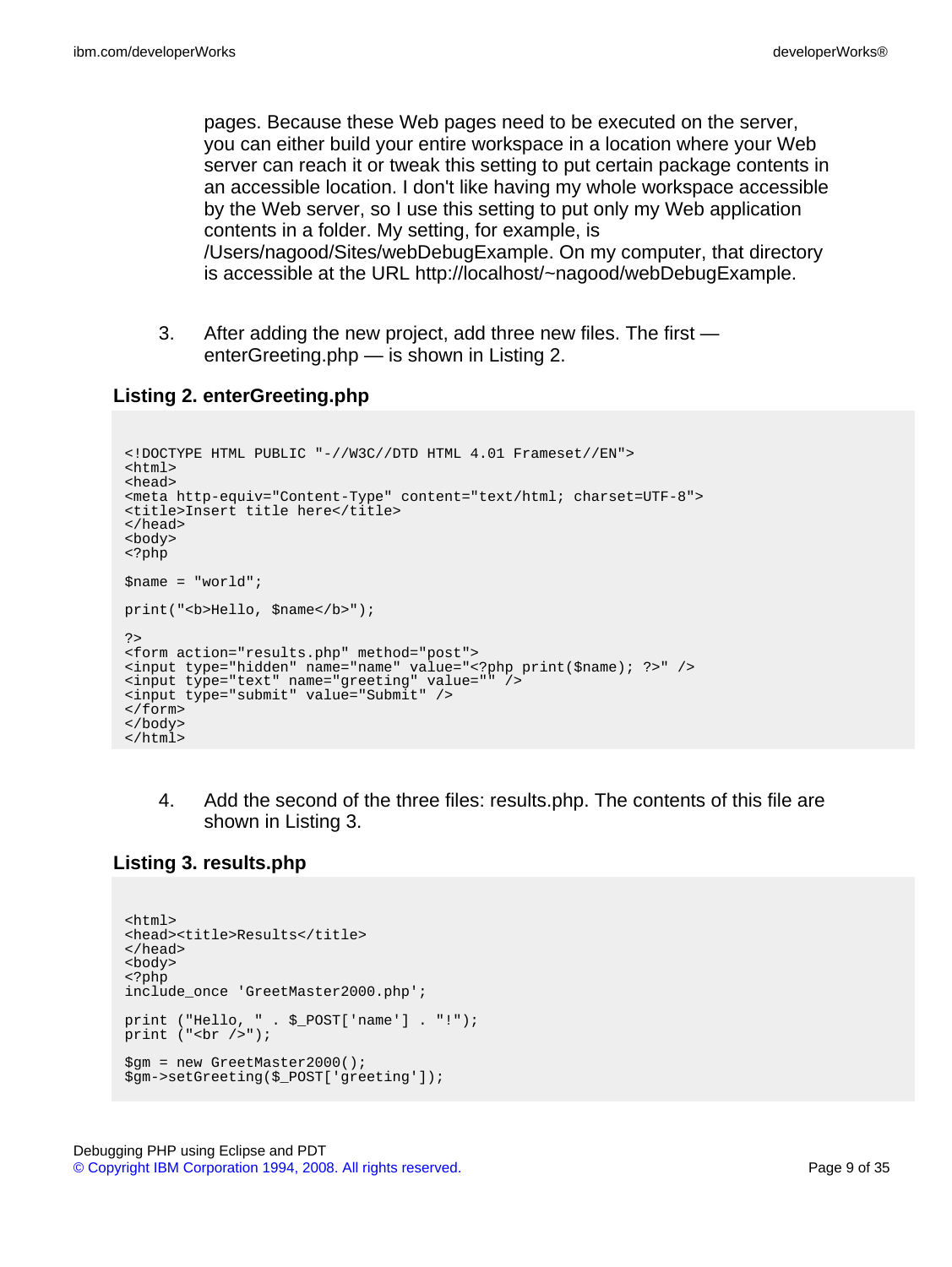```
print ("<b>Your greeting is: <i>" . $gm->getFormalGreeting() .
    "</i></b>");
?>
</body>
\langle/html>
```
5. Add the third of the three files — GreetMaster2000.php — which is shown in Listing 4. This file contains a class to demonstrate what classes look like when they're debugged.

#### **Listing 4. GreetMaster2000.php**

```
<?php
class GreetMaster2000
{
    private $greeting;
   private $name;
    public function __construct()
    {
        $this->name = "The GreetMaster 2000 (model Z)";
    }
   public function setGreeting($message)
    {
        $this->greeting = $message;
    }
    public function getGreeting()
    {
        return $this->greeting;
    }
    public function getFormalGreeting()
    {
        return "I, the " . $this->name . ", say to you: \"" .
            $this->getGreeting() . "\"";
    }
}
?>
```
# Section 3. The PHP Debug perspective

Before setting up the debuggers and starting to debug the projects you've just created, familiarize yourself with the PHP Debug perspective so you feel comfortable debugging your PHP application.

The first time you choose **Debug As > PHP Script** or **Debug As > PHP Web Page** to debug a PHP file, Eclipse asks if you want to switch to the PHP Debug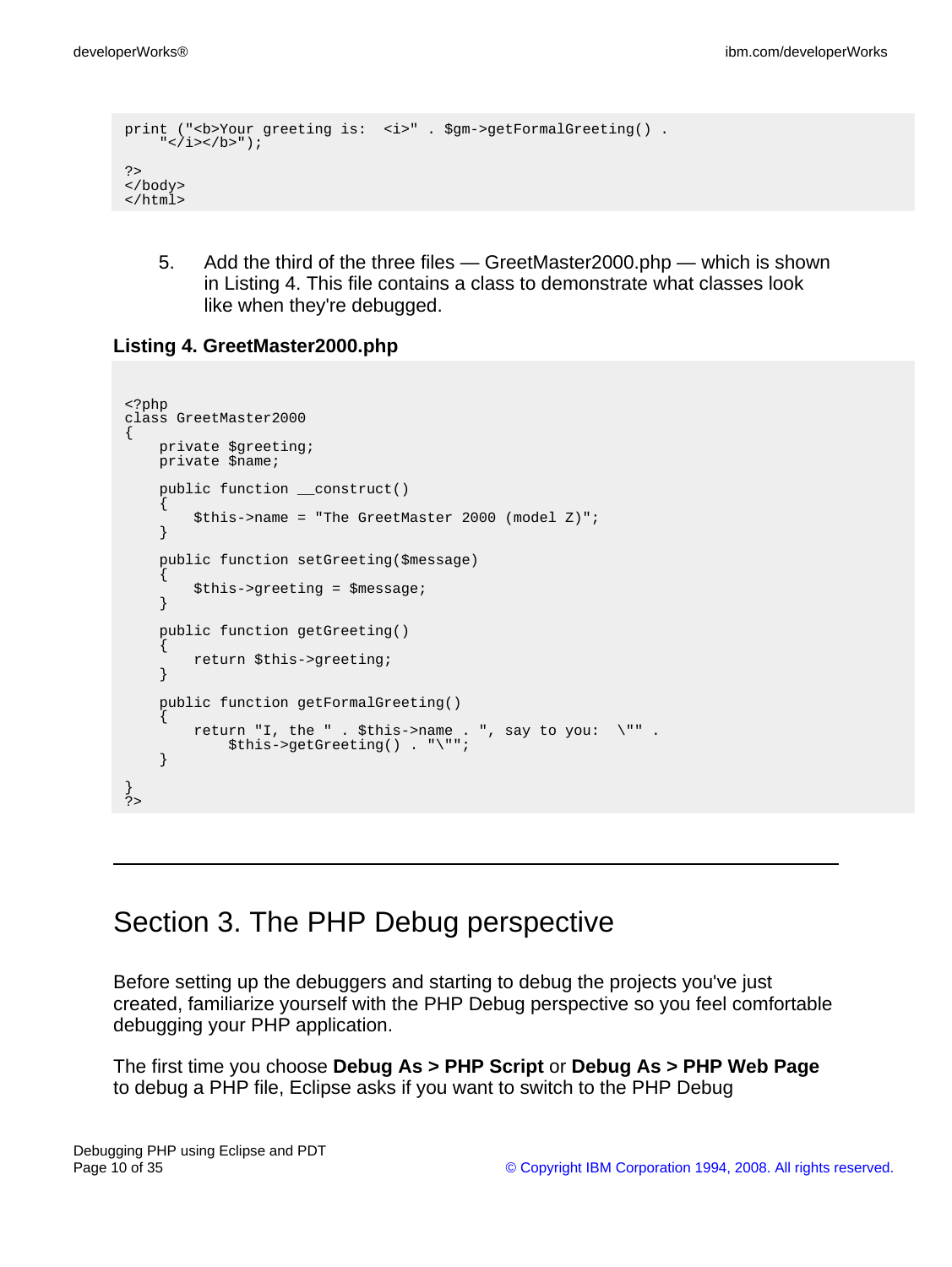perspective. If you click **Yes**, the perspective shown in Figure 4 appears. The different views contain most commonly used information while debugging a PHP script.



| <b>AREA BALL</b>                                                            |                                                                                                                                                                                                                                |      | Link Ontario - quanditional and personal rights - crucing automore - Links rundlesse annualment seasons |                                                                                            | a Serbi<br>$\frac{1}{2}$ in the behavior $\frac{1}{2}$ |
|-----------------------------------------------------------------------------|--------------------------------------------------------------------------------------------------------------------------------------------------------------------------------------------------------------------------------|------|---------------------------------------------------------------------------------------------------------|--------------------------------------------------------------------------------------------|--------------------------------------------------------|
| 29:日日  9:0-9:  のマ  ※  日   (1):5:5:0+5:                                      |                                                                                                                                                                                                                                |      |                                                                                                         |                                                                                            | $= 0$                                                  |
| Co January (13)<br><b>T. If nowed persons</b><br><b>v &amp; Hritageness</b> | THE R. P. LEWIS CO., LANSING, MICH. 49-14039-1-120-2: A PARTIES OF THE RESIDENCE OF THE RESIDENCE OF THE RESIDENCE OF THE RESIDENCE OF THE RESIDENCE OF THE RESIDENCE OF THE RESIDENCE OF THE RESIDENCE OF THE RESIDENCE OF TH | tune | <b>Value</b>                                                                                            | $[-\partial_1\Box^{-1-\alpha}\Box']$ is being better $\Box\diagdown\diagup$ if these these |                                                        |
| A heletteridate<br>all increases and services                               |                                                                                                                                                                                                                                |      |                                                                                                         |                                                                                            |                                                        |
|                                                                             |                                                                                                                                                                                                                                |      |                                                                                                         |                                                                                            |                                                        |
|                                                                             |                                                                                                                                                                                                                                |      |                                                                                                         |                                                                                            |                                                        |
|                                                                             |                                                                                                                                                                                                                                |      |                                                                                                         |                                                                                            |                                                        |
|                                                                             |                                                                                                                                                                                                                                |      |                                                                                                         |                                                                                            |                                                        |
|                                                                             |                                                                                                                                                                                                                                |      |                                                                                                         |                                                                                            |                                                        |
|                                                                             |                                                                                                                                                                                                                                |      |                                                                                                         |                                                                                            |                                                        |
|                                                                             |                                                                                                                                                                                                                                |      |                                                                                                         |                                                                                            |                                                        |
|                                                                             |                                                                                                                                                                                                                                |      |                                                                                                         |                                                                                            |                                                        |
| E telefonizine II<br>E. L. villater                                         |                                                                                                                                                                                                                                |      |                                                                                                         | $-1$                                                                                       |                                                        |
| I print("Starting nos in");                                                 |                                                                                                                                                                                                                                |      |                                                                                                         |                                                                                            |                                                        |
| $\frac{1}{2}$ As: (H $\approx$ H) B, $\approx$ (H) R(ss) I                  |                                                                                                                                                                                                                                |      |                                                                                                         |                                                                                            |                                                        |
| $0 + 3$                                                                     |                                                                                                                                                                                                                                |      |                                                                                                         |                                                                                            |                                                        |
| $\sim$<br>$\frac{1}{\lambda}$ is the<br>Classifically $\lambda$             |                                                                                                                                                                                                                                |      |                                                                                                         |                                                                                            |                                                        |
| 11.7 <sub>0</sub>                                                           |                                                                                                                                                                                                                                |      |                                                                                                         |                                                                                            |                                                        |
|                                                                             |                                                                                                                                                                                                                                |      |                                                                                                         |                                                                                            |                                                        |
|                                                                             |                                                                                                                                                                                                                                |      |                                                                                                         |                                                                                            |                                                        |
|                                                                             |                                                                                                                                                                                                                                |      |                                                                                                         |                                                                                            |                                                        |
|                                                                             |                                                                                                                                                                                                                                |      |                                                                                                         |                                                                                            |                                                        |
|                                                                             |                                                                                                                                                                                                                                |      |                                                                                                         |                                                                                            |                                                        |
|                                                                             |                                                                                                                                                                                                                                |      |                                                                                                         |                                                                                            |                                                        |
|                                                                             |                                                                                                                                                                                                                                |      |                                                                                                         |                                                                                            |                                                        |
| D Console 12 \ 22 Yarks)                                                    |                                                                                                                                                                                                                                |      |                                                                                                         | a selection except to                                                                      |                                                        |
| Installate 200 Scraft, Louisval and Annahe<br>District Abb                  |                                                                                                                                                                                                                                |      |                                                                                                         |                                                                                            |                                                        |
|                                                                             |                                                                                                                                                                                                                                |      |                                                                                                         |                                                                                            |                                                        |
|                                                                             |                                                                                                                                                                                                                                |      |                                                                                                         |                                                                                            |                                                        |
|                                                                             |                                                                                                                                                                                                                                |      |                                                                                                         |                                                                                            |                                                        |
|                                                                             |                                                                                                                                                                                                                                |      |                                                                                                         |                                                                                            |                                                        |
|                                                                             |                                                                                                                                                                                                                                |      |                                                                                                         |                                                                                            |                                                        |
|                                                                             |                                                                                                                                                                                                                                |      |                                                                                                         |                                                                                            |                                                        |
|                                                                             |                                                                                                                                                                                                                                |      |                                                                                                         |                                                                                            |                                                        |
| $F^*$                                                                       |                                                                                                                                                                                                                                |      |                                                                                                         |                                                                                            |                                                        |
|                                                                             |                                                                                                                                                                                                                                |      |                                                                                                         |                                                                                            |                                                        |

# The Debug view

The Debug view displays information about the processes that are running. On the tab shown in Figure 5, the code is stopped at line 5. Line 5 is inside the  $sayHello()$  function, which is listed in the view. The  $\{main\}$  entry always refers to the main body of the script, and you can tell by looking at the information in the Debug view that say Hello() is at line 13 of the script.

#### **Figure 5. The Debug view**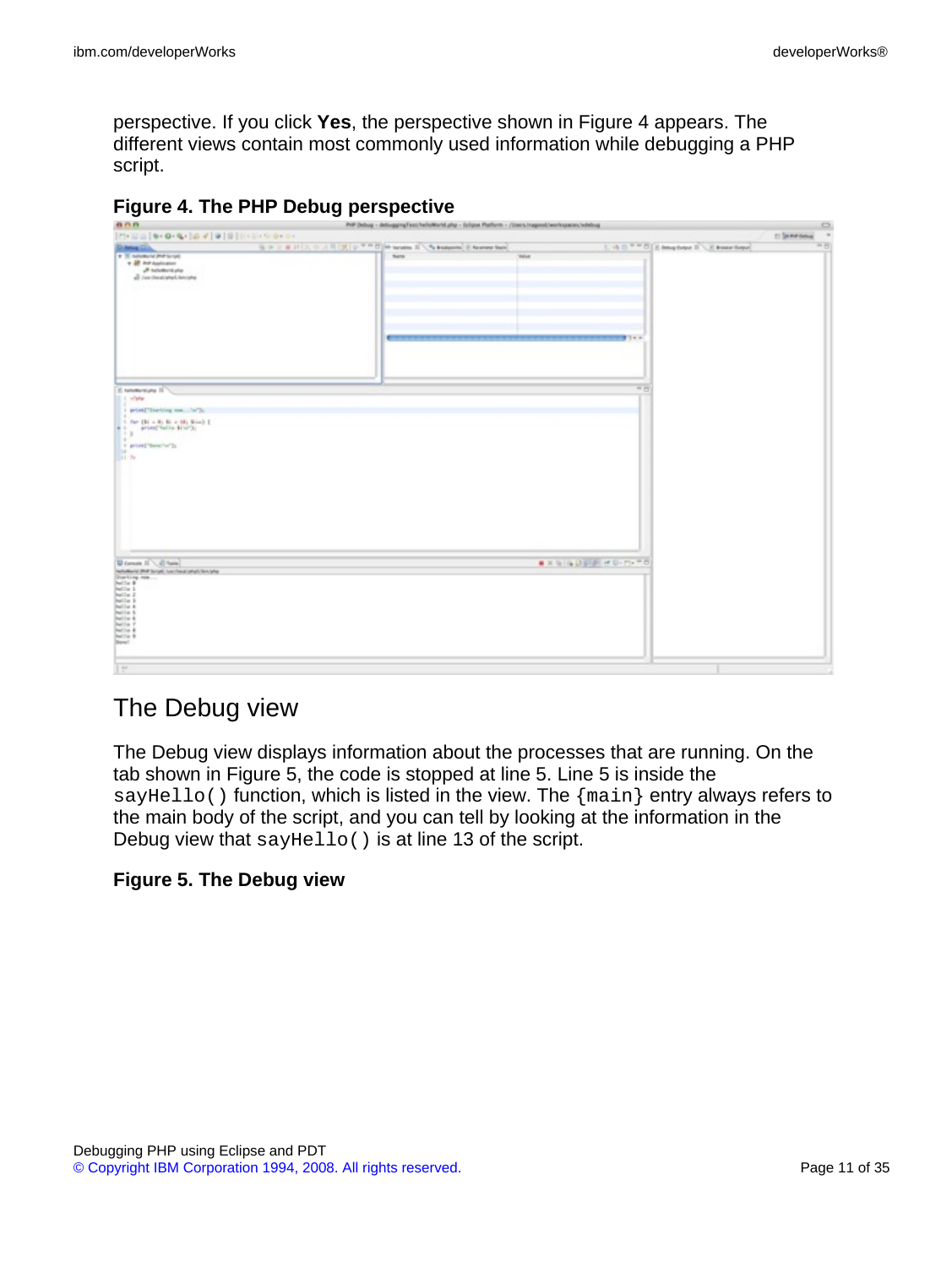

The Debug view has several buttons along its top border. While debugging, you use these buttons to step through, over, or out of parts of your PHP files. The buttons most commonly used are:

#### **Remove all terminated launches**

This cleans up your Debug view by clearing all the terminated (completed) launches from the view. Whenever you start debugging a PHP file, a launch is recorded in the Debug view that has information about the process that was executed. After the process is terminated, it still hangs around in the Debug view. You can relaunch it by clicking **Relaunch** in the context menu.

#### **Execute to the next breakpoint**

The debugger runs the current debug process until the next breakpoint. If you have no breakpoints set, the process runs through to completion.

#### **Pause the debugger**

Pause the process wherever it is currently. This can be convenient when debugging long-running loops to find out where you are if a breakpoint wasn't set.

#### **Terminate the debugger**

Stop debugging.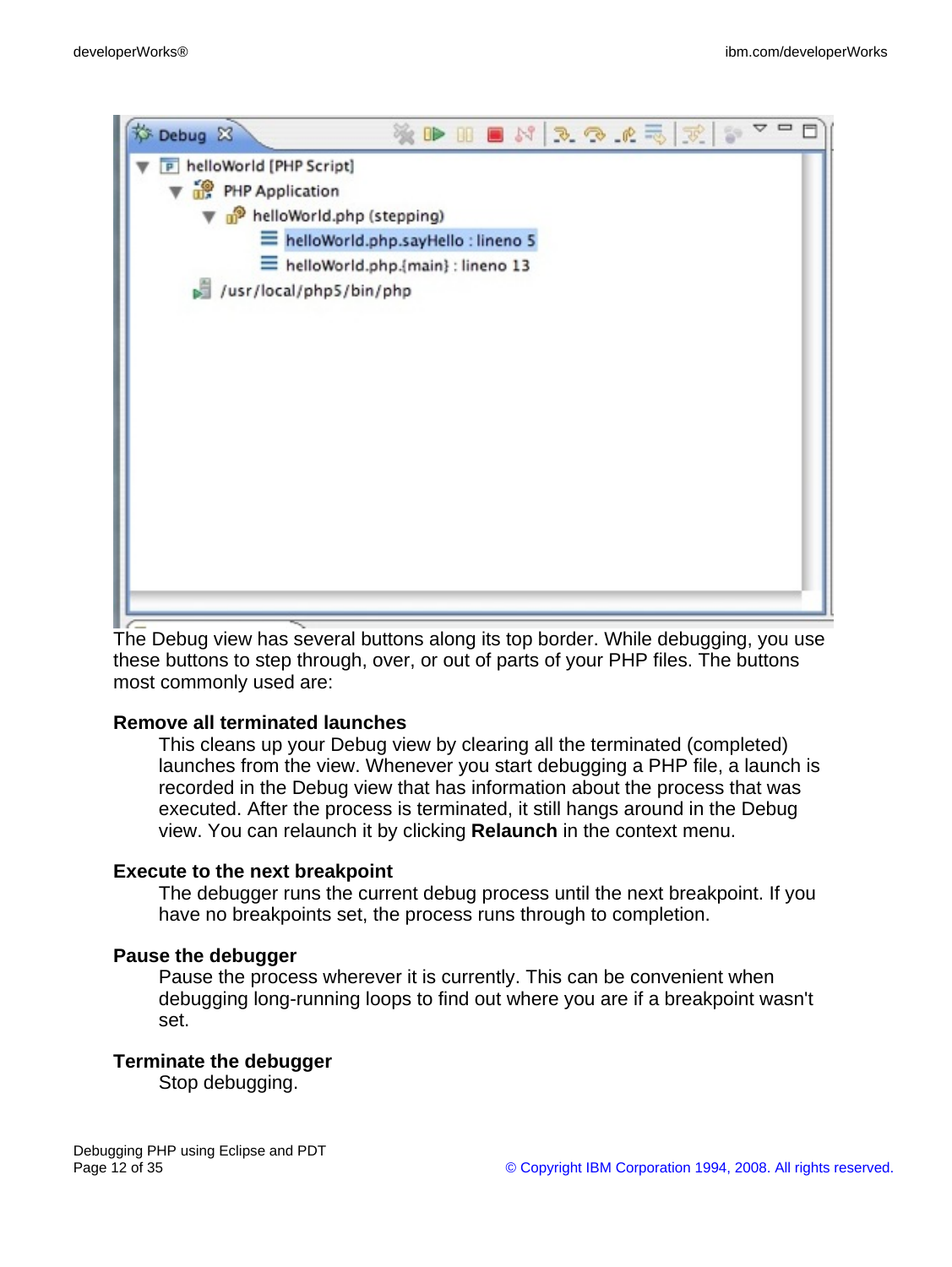#### **Disconnect the debugger**

If you're debugging on the server, clicking this disconnects the debugger client from the server. The server continues processing.

#### **Step into the code**

If the current line is a function, the debugger steps into the function so you can debug it.

#### **Step over the code**

If the current line is a function, the debugger skips over the function. The code inside the function will still be executed, but you won't have to step through it.

#### **Step out of the code**

If you're in a function and decide you don't want to debug anymore, click this. The function executes to completion, and your current stop point in the debugger jumps to the caller of this function.

### The Variables view

The Variables view contains information about the variables that are in scope. Variables appear or disappear from this view as they come in and out of scope. The example below shows the values of the variables \$howManyTimes and the looping variable \$i.

#### **Figure 6. The Variables view**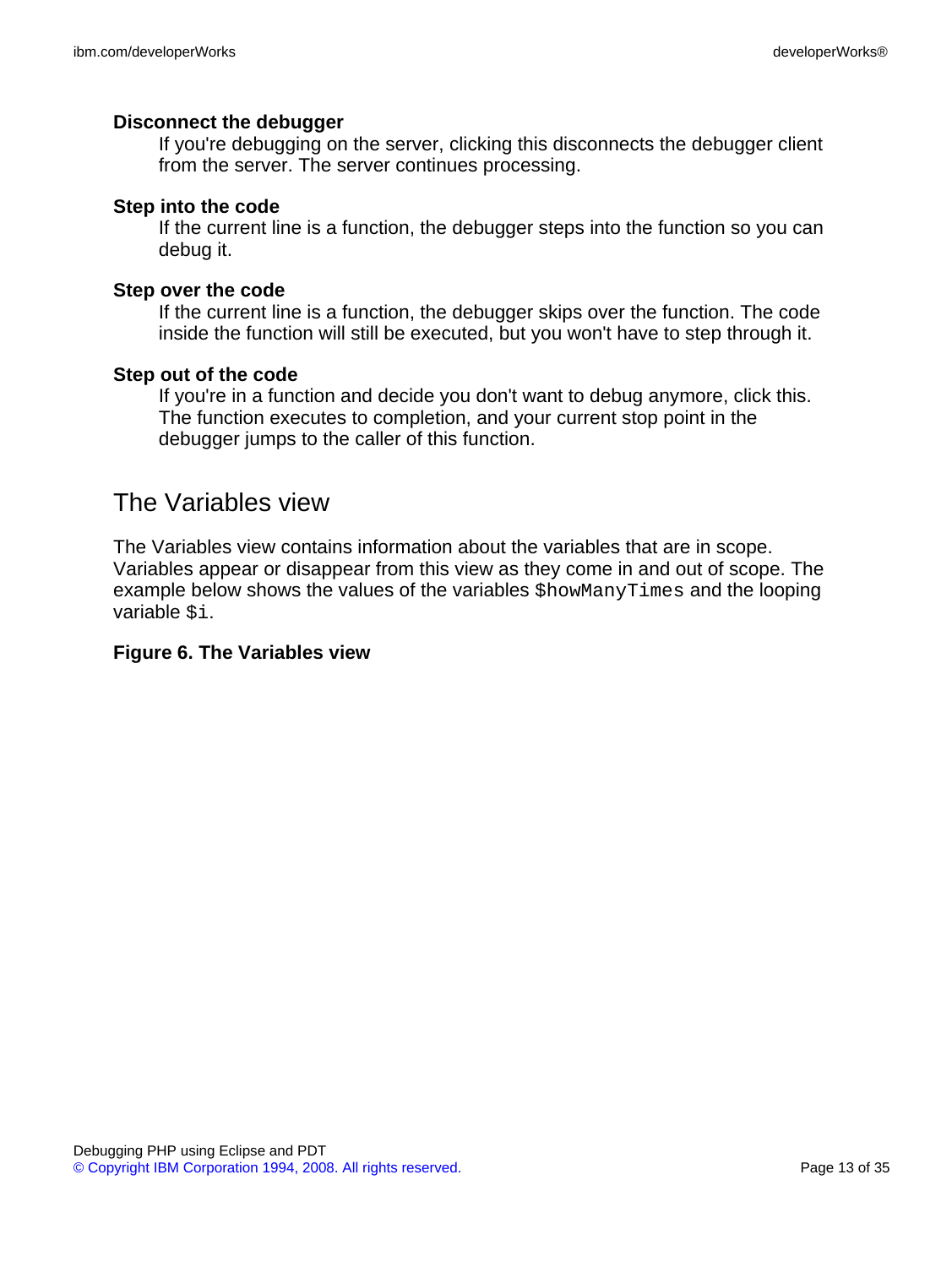| (b)= Variables 23<br><b>O</b> Breakpoints   P Parameter Stack | 約帷目▽□□     |
|---------------------------------------------------------------|------------|
| Name                                                          | Value      |
| ♦ \$_COOKIE                                                   | Array [0]  |
| \$.ENV                                                        | Array [0]  |
| S_FILES                                                       | Array [0]  |
| $\div$ S_GET                                                  | Array [0]  |
| $4$ S_POST                                                    | Array [0]  |
| S_REQUEST                                                     | Array [0]  |
| $\triangleright \blacklozenge$ S_SERVER                       | Array [21] |
| ShowManyTimes                                                 | 5          |
| 951                                                           | 0          |
|                                                               |            |
|                                                               |            |
|                                                               |            |
|                                                               |            |
|                                                               | $+ +$      |
| 5                                                             |            |
|                                                               |            |
|                                                               |            |
|                                                               |            |
|                                                               |            |
|                                                               |            |
|                                                               |            |
|                                                               |            |
|                                                               | $\Box$     |

# The Breakpoints view

The Breakpoints view displays all breakpoints set for the entire project. From this view, you can temporarily disable a breakpoint by clearing the checkbox next to the breakpoint.

### **Figure 7. The Breakpoints view**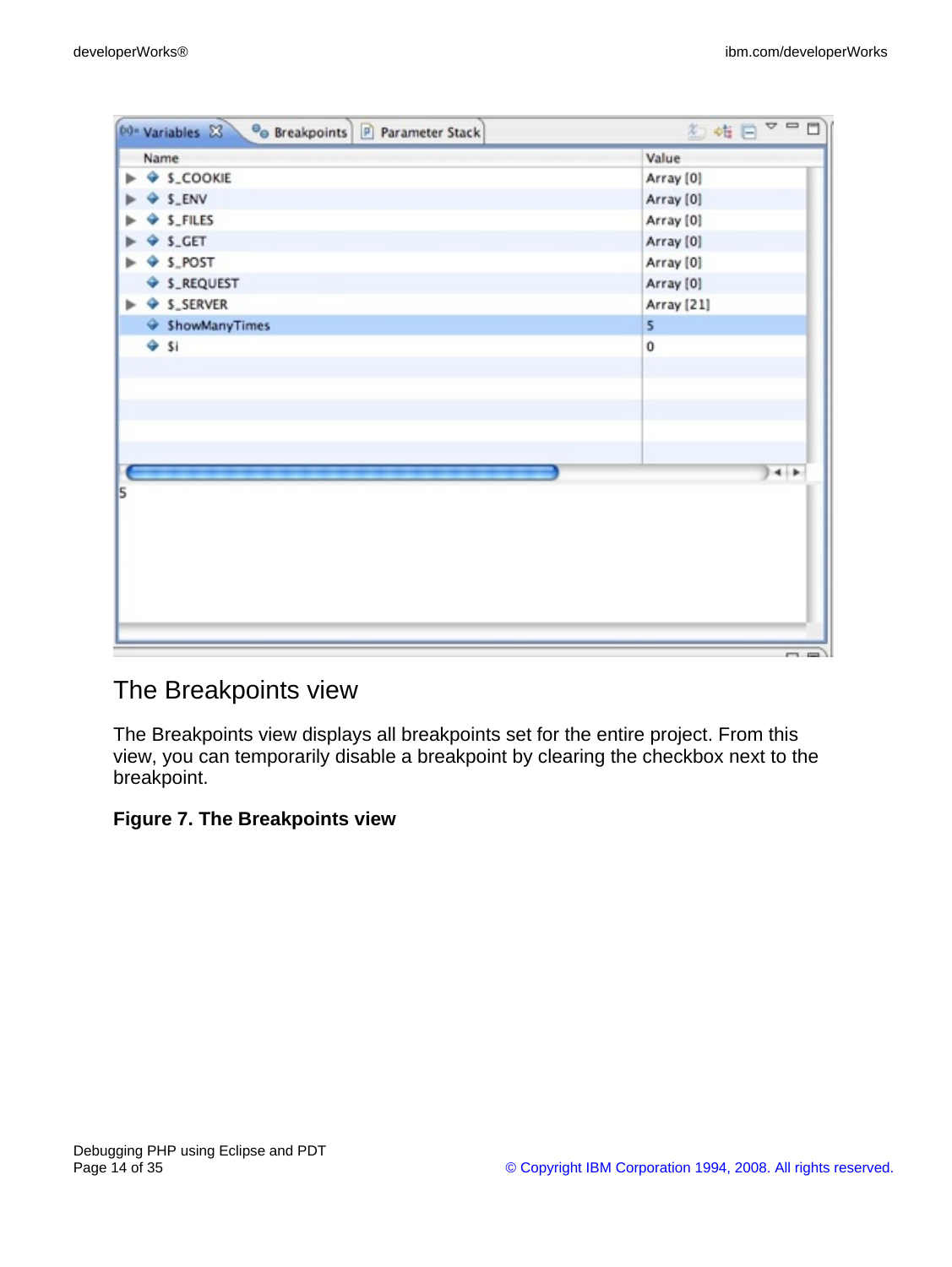

# The Editor view

While you are stepping through the code, you can see the code in the PHP editor in the Editor view.

### **Figure 8. The Editor view**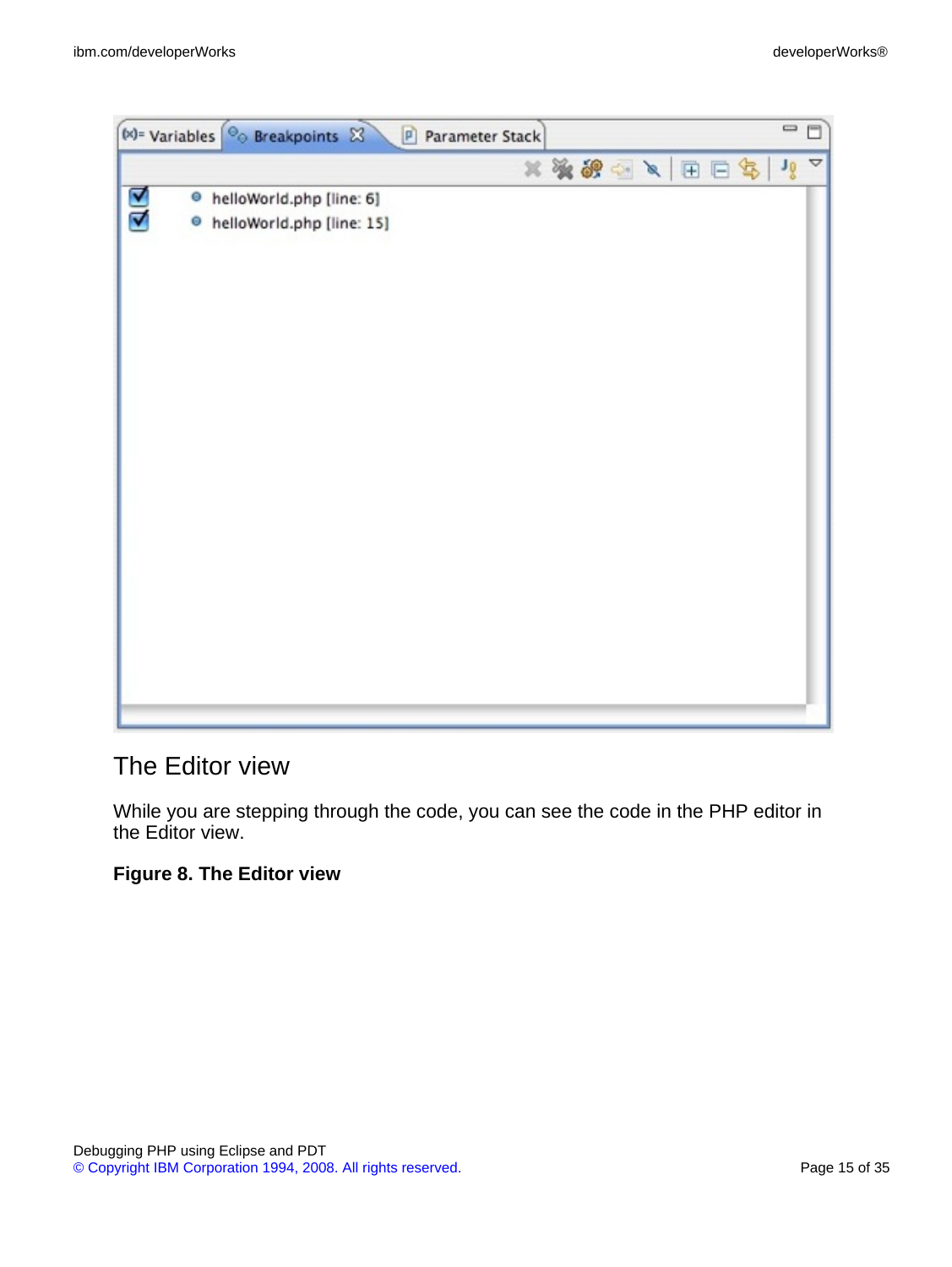```
P helloworld.php \boxtimes<?php
    1
   \overline{2}3
       $name = "world";4
   5
       for (\frac{1}{2}i - 0; \frac{1}{2}i < 100; \frac{1}{2}i++) {
   6
   7
              print("Hello, \t$name ($i)!\n\\n");
\circ8
   9
       ŀ
  10
  11 \frac{2}{5}
```
## The Console view

If your PHP file is a simple script that prints messages using the print() or echo() method, those messages will appear in the Console view. For the simple example in this tutorial, you'll see the greeting printed to the console several times.

## The Debug Output view

The Debug Output view displays the output from the debugger, where applicable. The Zend Debugger displays information in this view.

### The Browser Output view

The Browser Output view shows what would be displayed to the browser if the PHP script were a Web page. When using the Zend Debugger, the output of the Web page while it is being drawn is printed here, in its raw HTML form. Seeing your page in this form may be helpful for those HTML elements that aren't necessarily visible when viewing your Web page in a browser.

# Section 4. Installing and configuring the debuggers

At this point, you should have a couple of example projects set up in your workspace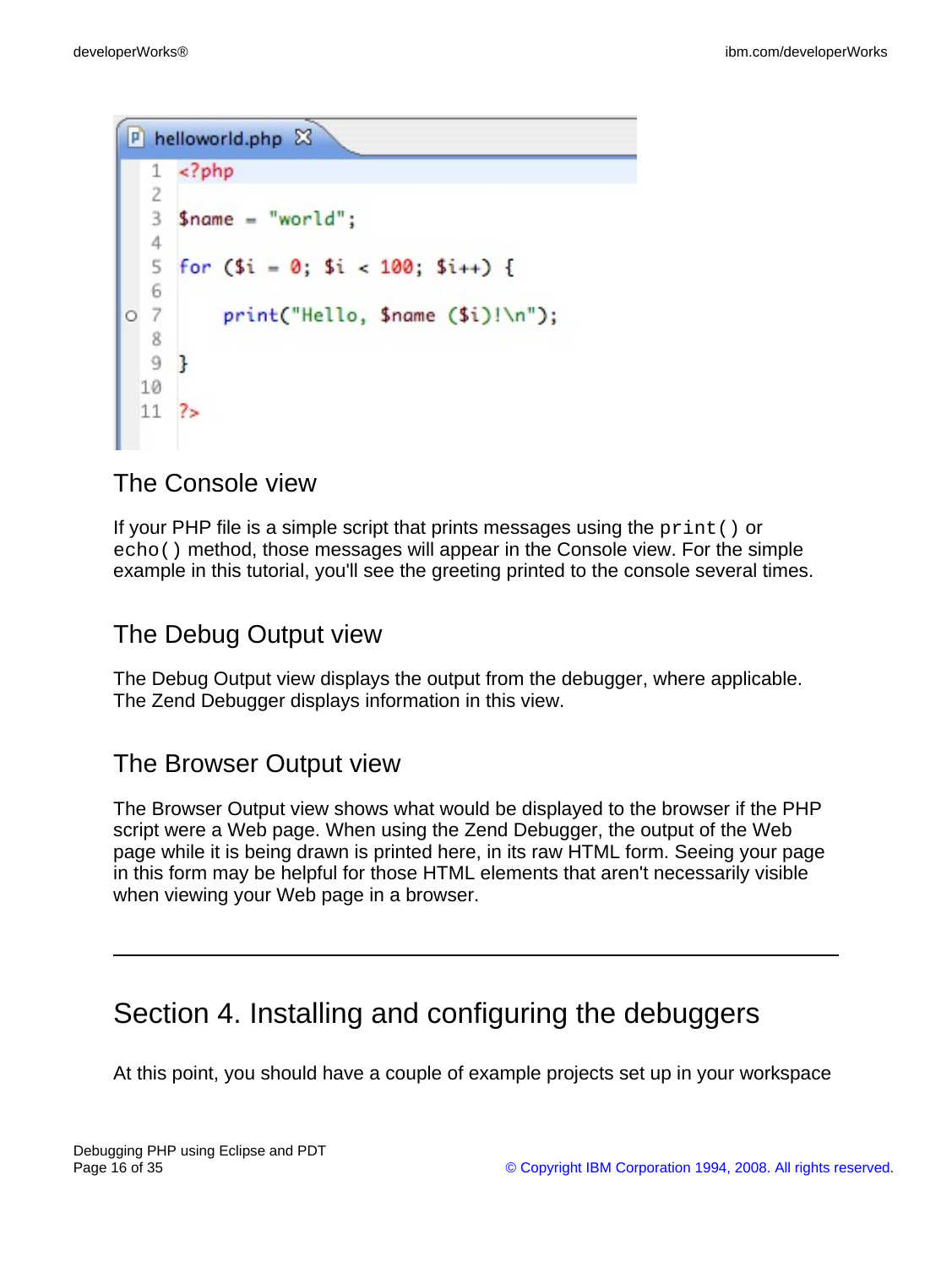and be familiar with the different views in the PHP Debug perspective. This section covers getting the debuggers configured and hooked into PDT so you can start debugging the PHP files in the example projects.

Both debuggers require setup that basically includes copying an extension into a directory, configuring the php.ini file to use the extension, configuring the extension itself with a couple of configuration values, and restarting your Web server. After this work is done, you're able to start debugging your PHP Web application using either debugger.

**Note:** If you only want to debug PHP scripts (and not Web pages on the server) and don't have PDT already installed, the fastest way for you to get debugging your PHP script is to use the Eclipse update site at Zend.com to install the version of PDT bundled with the Zend Debugger. After installing it, you will be immediately able to debug PHP scripts inside your IDE.

# Install the Zend Debugger

#### **Make sure you're editing the correct file**

Before editing php.ini, use the phpinfo() function in a script to get more information about your PHP installation. The information includes the full path to the configuration file, as well as the location of the extensions directory. For more information, see the ["Troubleshooting"](#page-29-0) section.

The bundled Zend Debugger is easy to install because you can get it from Zend's update site, just like installing PDT from the Eclipse update site. If you download the bundled version of PDT from Zend's site, you can begin debugging scripts at once.

If you want to debug PHP Web pages on the server using the Zend Debugger, you need to install the PHP extensions and configure them in your php.ini configuration file. To install and configure the extensions:

- 1. Download the Zend Web server extension binaries from Zend's Web site.
- 2. Extract the ZIP file containing the binaries.
- 3. Copy the extension binary (called ZendDebugger.dll or ZendDebugger.so) to a folder. You don't have to put them in your PHP extensions folder, but it's a good place to copy them because then all your extension binaries are in the same place. If you don't know which folder that is, see ["Troubleshooting](#page-29-0)" to find out how to determine the folder.
- 4. Update your php.ini file with the settings shown in Listing 5. You might need to verify that you are editing the correct php.ini file —. Also, you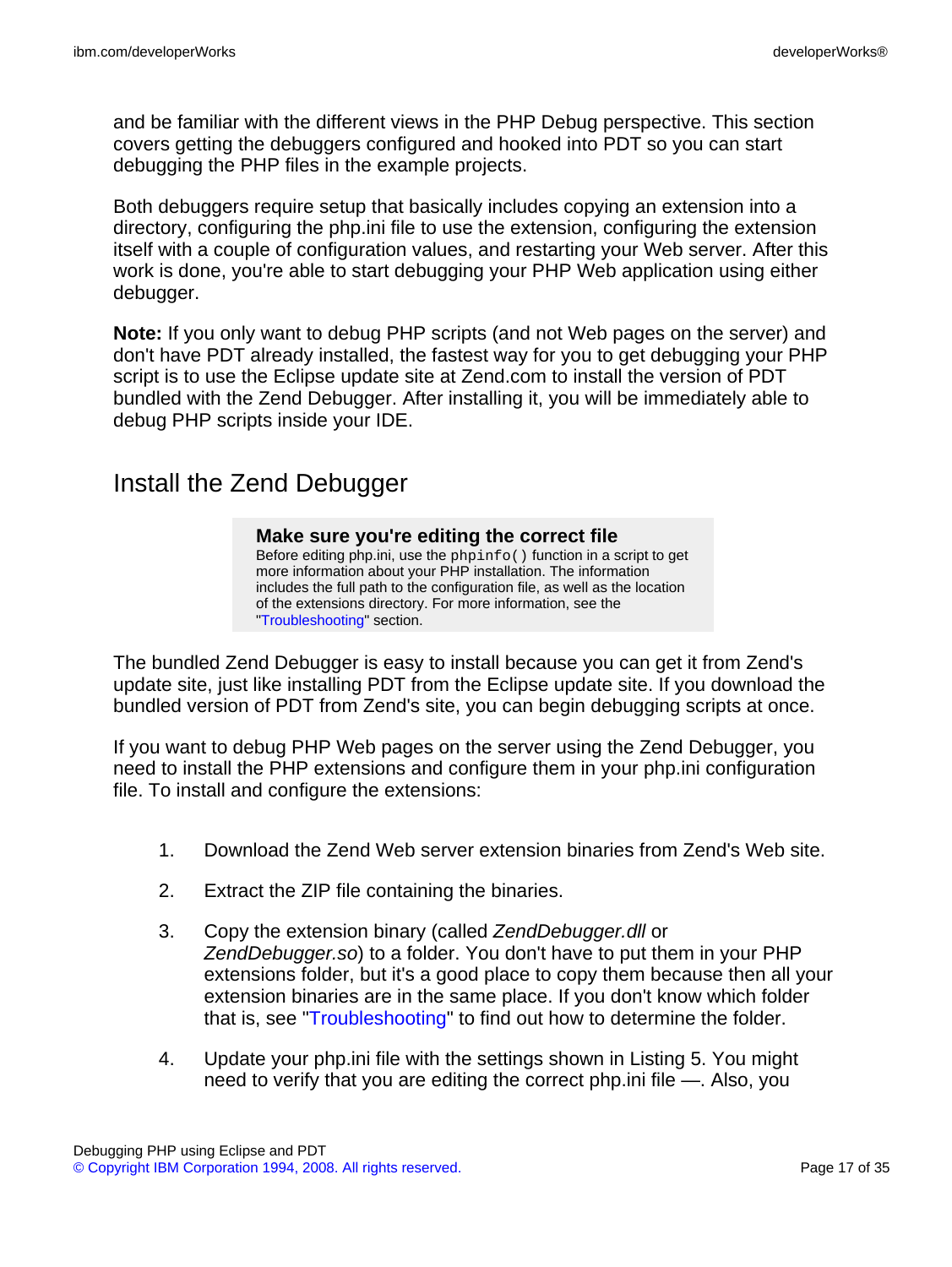must make sure that the zend\_extension directive is the correct one. See "[Troubleshooting"](#page-29-0) for more information.

#### **Listing 5. The modified php.ini**

```
[Zend]
zend_extension="/full/path/to/ZendDebugger.so"
zend_debugger.allow_hosts="127.0.0.1, 10.0.1.3"
zend_debugger.expose_remotely=always
```
- 5. Restart your Web server.
- 6. Verify that the Zend Debugger has been installed correctly by using either the phpinfo() function in a script or the php  $-m$  command and look under [Zend Modules].

#### **Listing 6. Output from the php -m command**

[Zend Modules] Zend Debugger

If you don't see the module listed when trying to verify the installation, you won't be able to run the debugger through PDT, as explained in the next section. The module must be installed correctly before you can debug files on the server.

When you've verified that the module is successfully installed, proceed to the "Setting up PDT" section.

### Install XDebug

To use XDebug as a debugger for PDT, you need to download XDebug and install it just like you would if you weren't using Eclipse at all. There are very good instructions for downloading and installing XDebug in Martin Streicher's article titled "Squash bugs in PHP applications with XDebug" (see [Resources\)](#page-33-0). As of this writing, these instructions still apply, and this tutorial covers them only at a very high level:

- 1. Download the binary files (Windows) or source files (Linux or Mac OS X), as appropriate.
- 2. If you're on Mac OS X or Linux, compile the XDebug libraries. To do so, first run the phpize command in the directory, then run the make command, as shown below.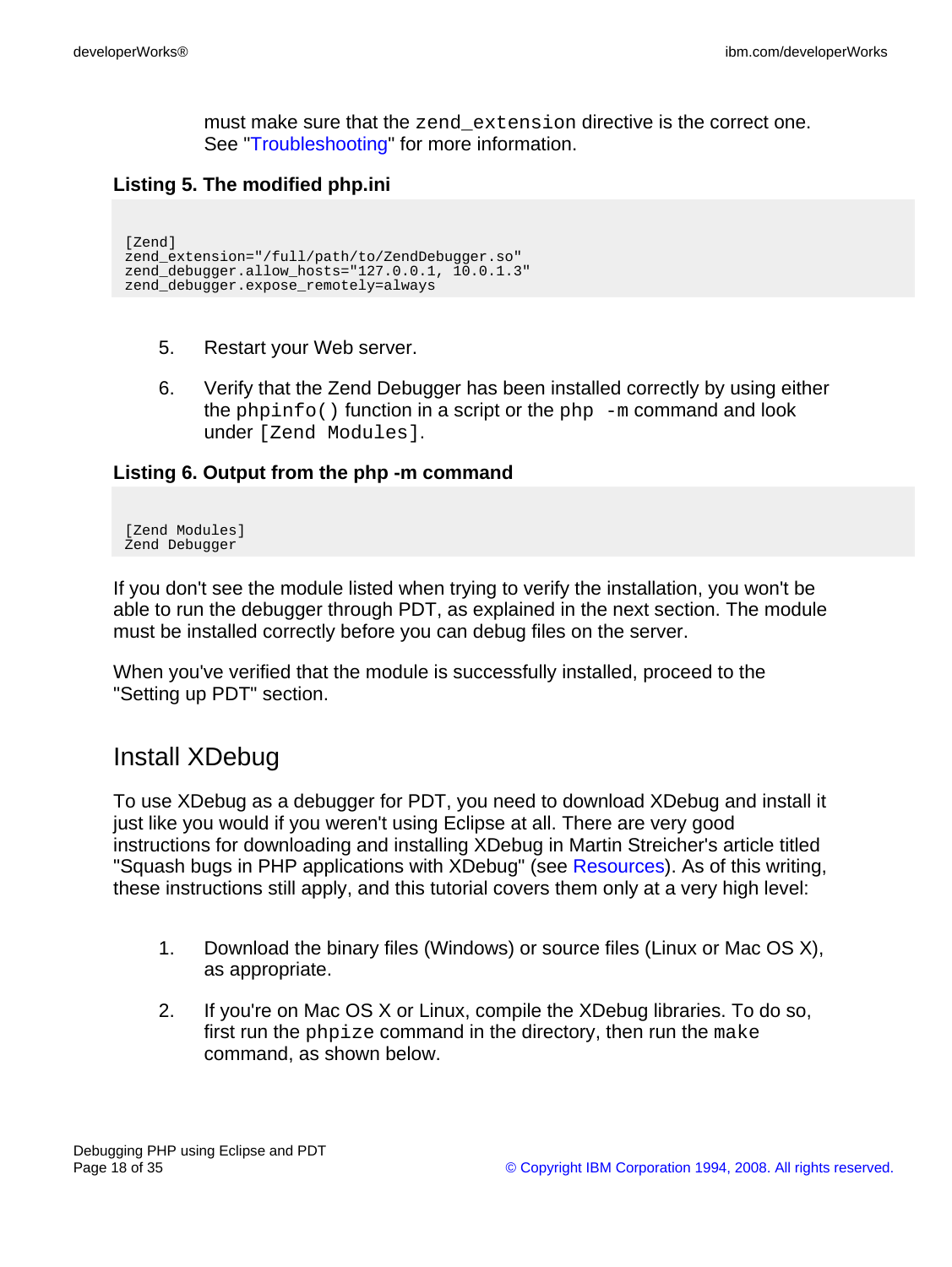### **Listing 7. Commands for compiling XDebug**

```
# cd [directory_with_source]
# phpize
# make
```
- 3. Edit the php.ini file to include the module for XDebug using the appropriate zend\_extension directive (see "[Troubleshooting"](#page-29-0) for details).
- 4. Restart your Web server.
- 5. Verify that XDebug was installed correctly by using the php -m command or the phpinfo() function in a script on your Web server. An example of the  $phpinfo()$  output is shown in Figure 9. The  $php -m$  output is shown in Listing 8.

### **Figure 9. XDebug in the phpinfo() output**

### xdebug

| xdebug support | enabled |
|----------------|---------|
| Version        | 2.0.3   |

| <b>Supported protocols</b>             | Revision                |
|----------------------------------------|-------------------------|
| <b>DBGp - Common DeBuGger Protocol</b> | SRevision: 1.125.2.4 \$ |
| <b>GDB - GNU Debugger protocol</b>     | SRevision: 1.87 S       |
| PHP3 - PHP 3 Debugger protocol         | SRevision: 1.22 S       |

| <b>Directive</b>        | <b>Local Value</b> | <b>Master Value</b> |
|-------------------------|--------------------|---------------------|
| xdebug.auto_trace       | Off                | Off                 |
| xdebug.collect_includes | On                 | On                  |
| xdebug.collect_params   | 10                 | 0                   |
| xdebug.collect_return   | Off                | Off                 |
| xdebug.collect_vars     | Off                | Off                 |
| xdebug.default_enable   | On                 | On                  |
| xdebug.dump.COOKIE      | no value           | no value            |
| xdebug.dump.ENV         | no value           | no value            |
|                         |                    |                     |

**Listing 8. Example php -m output with XDebug**

[Zend Modules] Xdebug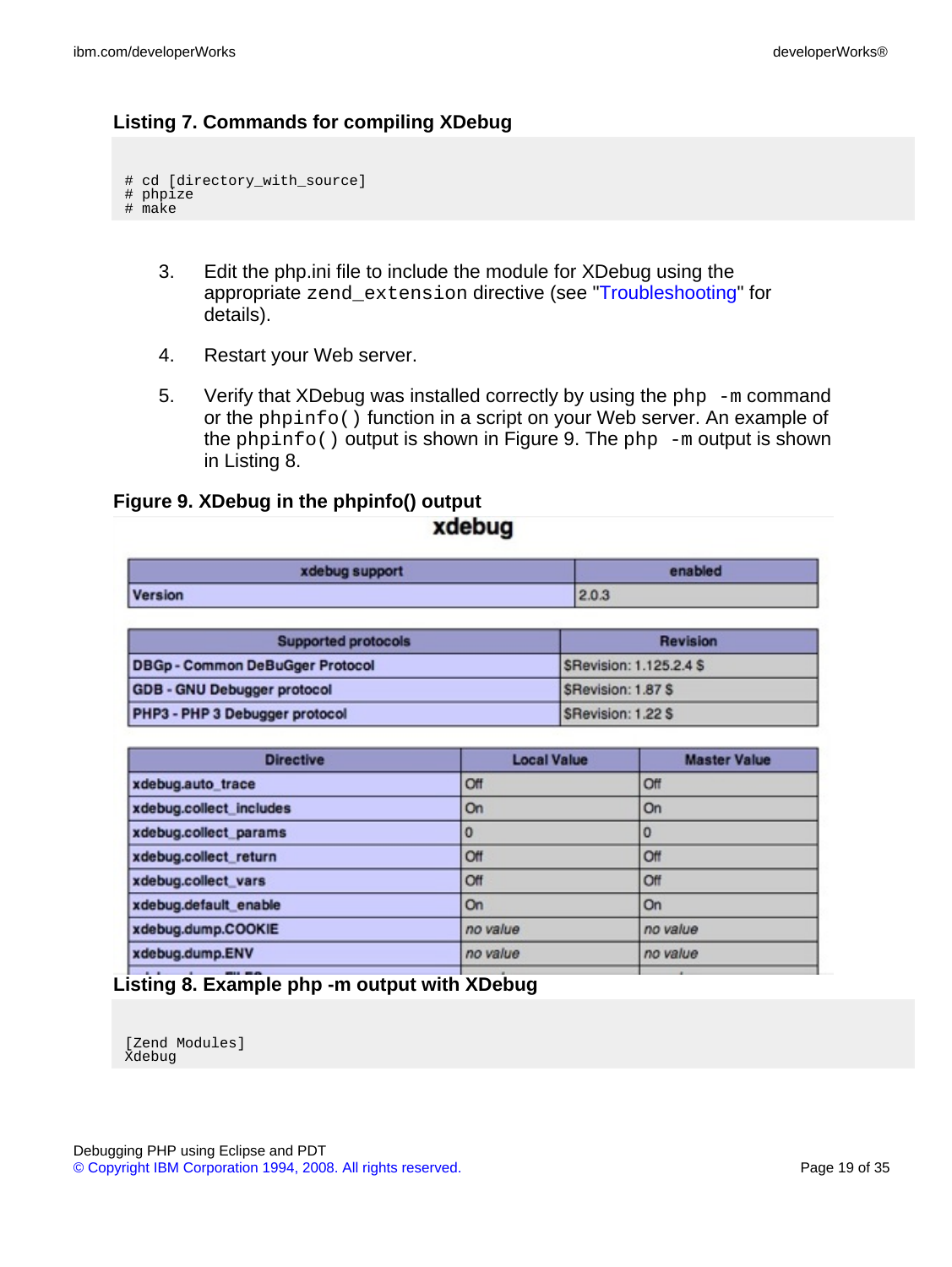#### **zend\_extension or zend\_extension\_ts?** If you don't already know which zend\_extension directive to use,

finding out can be a bit tricky. I was using the wrong one for a while, and it really threw me for a loop. See the ["Troubleshooting"](#page-29-0) section for tips on determine which directive to use.

Before you can debug using PDT and XDebug, the module must be correctly installed. If you don't see the module information, check the "[Troubleshooting"](#page-29-0) section for tips.

Debugging takes a bit more work up front with XDebug than with the Zend Debugger because you may have to compile the module yourself. But now you're ready to debug both local scripts and files on the Web server.

# Configure the debuggers

When you've installed either of the supported debuggers, you can configure how PDT works with it, further using the preferences in Eclipse under PHP\Debug, as shown below.

### **Figure 10. PHP Debug preferences**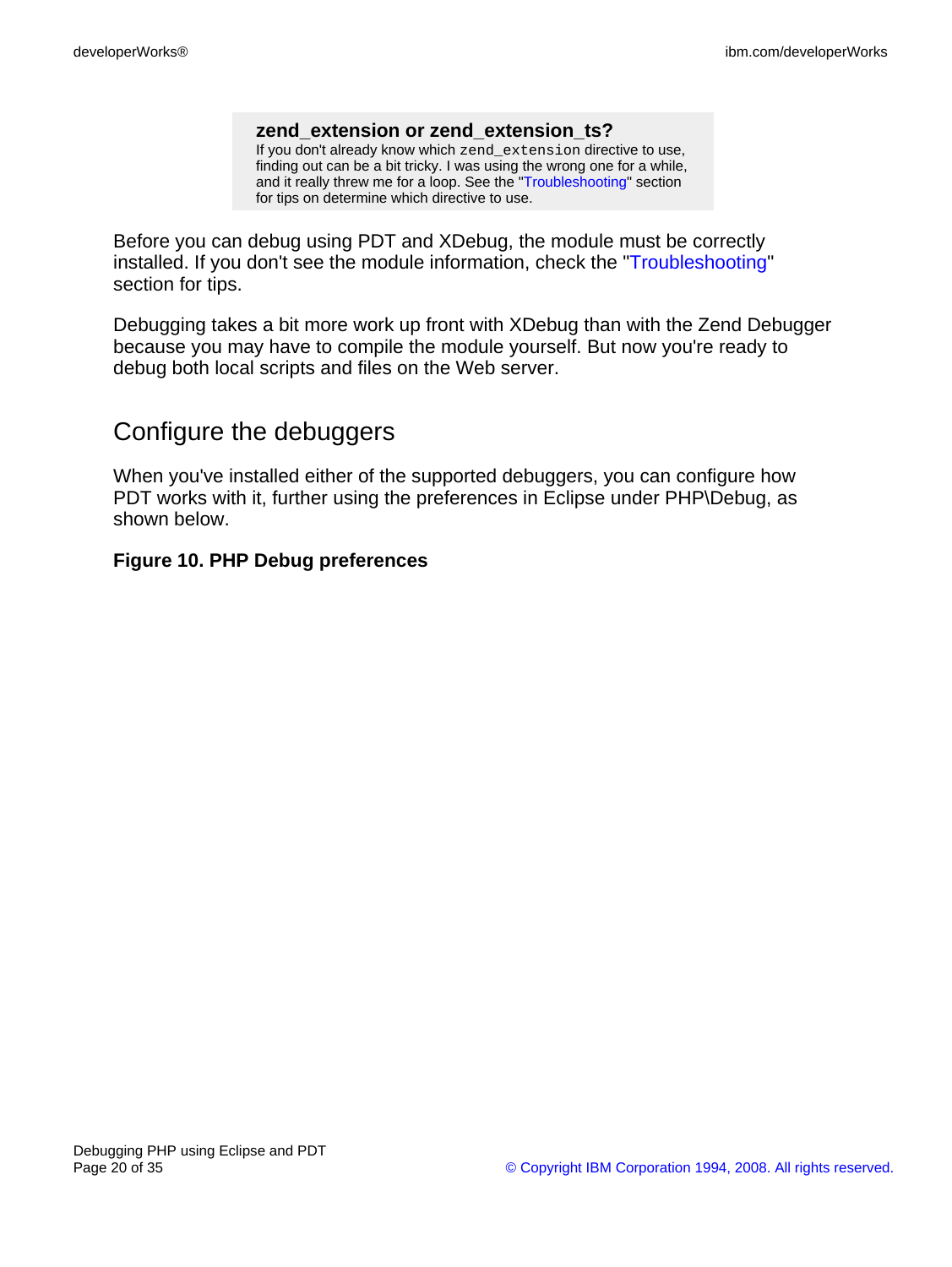| ම<br>type filter text                                                                                                                                              | <b>PHP Debug</b>                                                                                                      | $\Leftrightarrow$ $\Leftrightarrow$ $\Leftrightarrow$                                                                |
|--------------------------------------------------------------------------------------------------------------------------------------------------------------------|-----------------------------------------------------------------------------------------------------------------------|----------------------------------------------------------------------------------------------------------------------|
| <b>E</b> Connectivity<br>Help H<br>Install/Update<br>Internet<br>Java<br><b>JPA</b><br>Mylyn<br>PHP                                                                | Default Settings<br>PHP Debugger:<br>Server:                                                                          | Configure Project Specific Settings<br>Configure<br>H<br>Zend Debugger<br>PHP Servers<br>H<br>Default PHP Web Server |
| Appearance<br>$\blacktriangleright$ Debug<br>Editor                                                                                                                | PHP Executable:                                                                                                       | PHP Executables<br>H<br>PHP 5.2.5 (CGI)                                                                              |
| Formatter<br>Path Variables                                                                                                                                        | <b>Encoding Settings</b>                                                                                              |                                                                                                                      |
| <b>PHP Executables</b><br>PHP Interpreter<br>PHP Manual<br><b>PHP Servers</b><br>Templates<br>Plug-in Development<br>Run/Debug<br>Server<br><b>SQL Development</b> | <b>Debug Transfer Encoding</b><br>Selected Encoding:<br>IANA:<br>Debug Output Encoding<br>Selected Encoding:<br>IANA: | R<br>ISO 10646/Unicode(UTF-8)<br>$UTF-8$<br>÷<br>ISO 10646/Unicode(UTF-8)<br>$UTF-8$                                 |
| Team<br>Validation<br>Web and XML<br><b>Web Services</b><br>> XDoclet                                                                                              | Break at First Line                                                                                                   |                                                                                                                      |
| $\leftrightarrow$<br>$^{\circ}$                                                                                                                                    |                                                                                                                       | <b>Restore Defaults</b><br>Apply<br>ОК<br>Cancel                                                                     |

have set up in your environment, you may have to modify the settings. If you change the port settings, make sure the debuggers are not configured to be bound to the same ports (if you have both installed).

# Section 5. Setting up PDT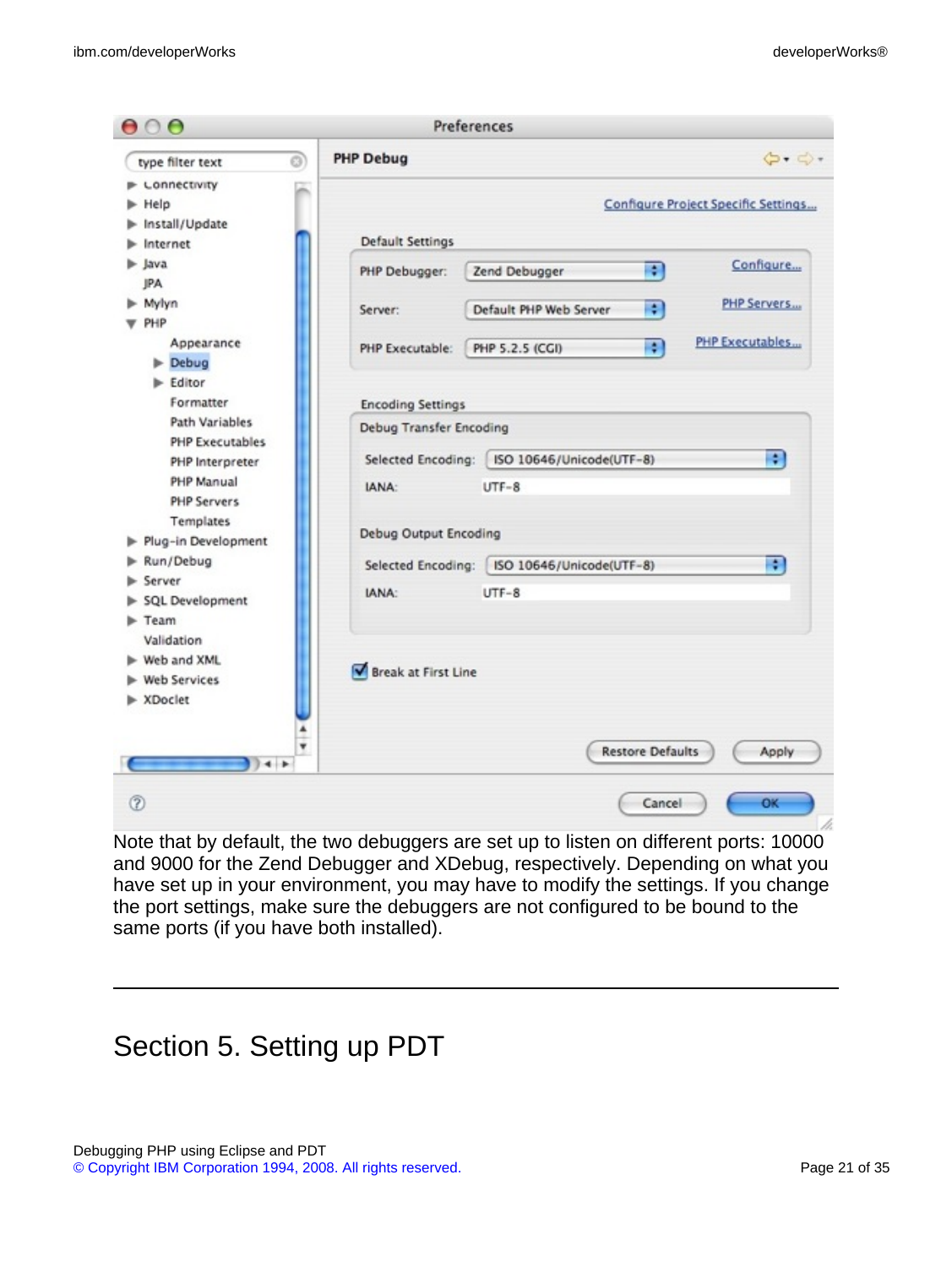At this point, you should have XDebug or the Zend Debugger installed and configured, and you should have verified that it is properly installed. Before you can attach to either debugger and use it with PDT, you have to make a few configuration changes to PDT to tell it which debugger to use.

## Set up your PHP servers

When you installed PDT, you should have gotten a PHP server on which to run your projects. If you already have a default Web server set up, you can skip this section. But if you didn't, you can set up a server so you can debug PHP Web pages on your local computer.

To set up the server:

1. Open the PHP server preferences, expand **PHP**, then click **PHP Servers**, as shown below.

#### **Figure 11. PHP server preferences**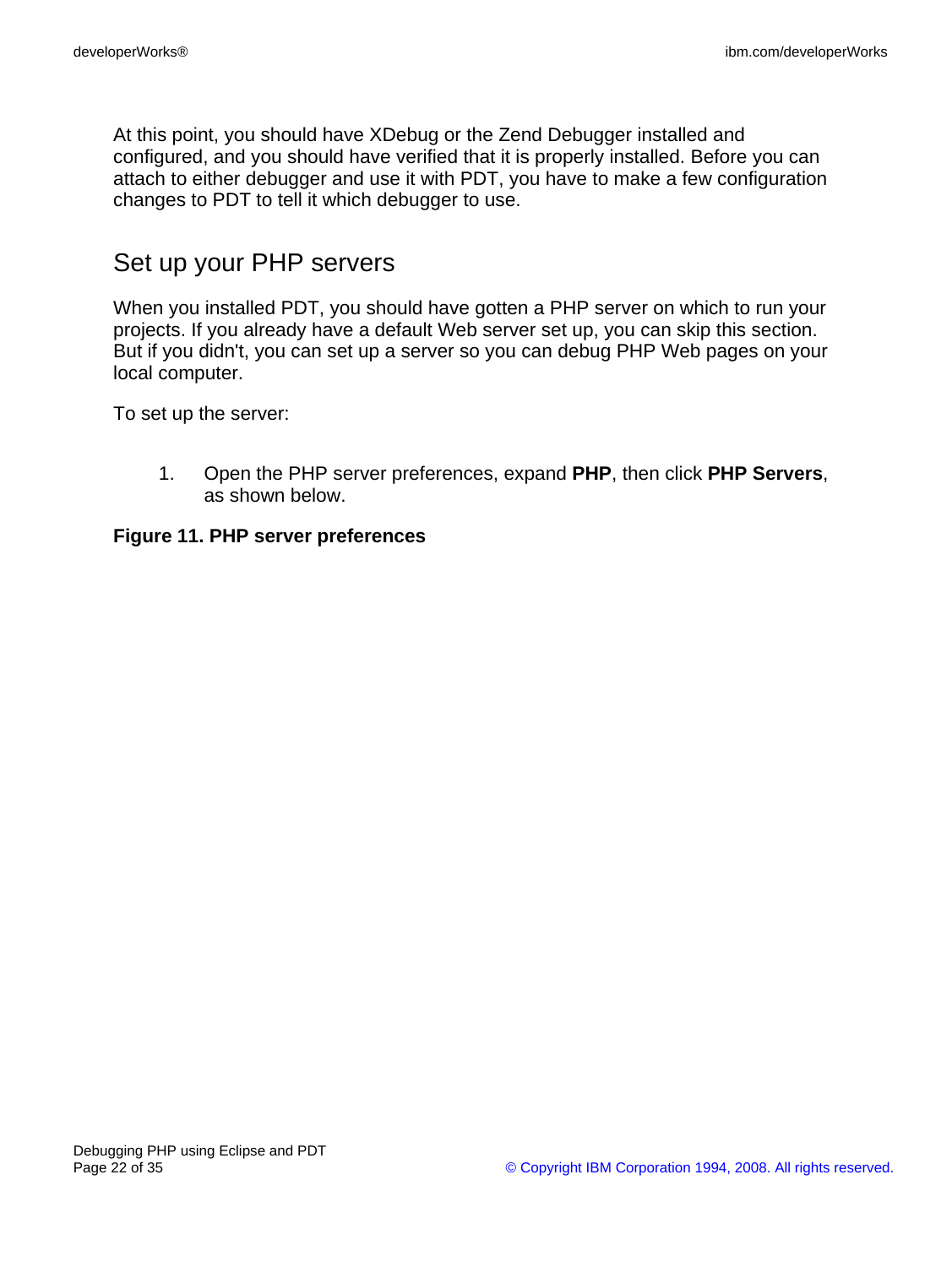| 000                                                                                                                                                                                                                                                                                                                                                                                                                                                                                                     | Preferences                                                                                                                            |                                                       |
|---------------------------------------------------------------------------------------------------------------------------------------------------------------------------------------------------------------------------------------------------------------------------------------------------------------------------------------------------------------------------------------------------------------------------------------------------------------------------------------------------------|----------------------------------------------------------------------------------------------------------------------------------------|-------------------------------------------------------|
| O)<br>type filter text                                                                                                                                                                                                                                                                                                                                                                                                                                                                                  | <b>PHP Servers</b>                                                                                                                     | $\Leftrightarrow$ $\Leftrightarrow$ $\Leftrightarrow$ |
| General<br>Ant<br>Connectivity                                                                                                                                                                                                                                                                                                                                                                                                                                                                          | <b>PHP Servers Management</b><br>Note that removing a Server definition will also remove any Launch-Configuration that<br>is using it. |                                                       |
| $\blacktriangleright$ Help<br>Install/Update<br>Internet<br>$\blacktriangleright$ Java<br><b>JPA</b><br>> Mylyn<br><b>W</b> PHP<br>Appearance<br>$\blacktriangleright$ Debug<br>$\blacktriangleright$ Editor<br>Formatter<br><b>Path Variables</b><br><b>PHP Executables</b><br>PHP Interpreter<br>PHP Manual<br><b>PHP Servers</b><br>Templates<br>Plug-in Development<br>Run/Debug<br>►<br>Server<br>►<br>> SQL Development<br>$F$ Team<br>Validation<br>> Web and XML<br>▶ Web Services<br>> XDoclet | Name<br>URL<br>Ħ<br>Default PHP Web Server(Wo http://localhost                                                                         | New<br>Edit<br>Remove<br>Set Default                  |

- 2. Click **New** to add a new server to the list.
- 3. In **Configure a PHP Server**, type a name such as PHP Server in the **Name** field, then type the base URL (for example, http://localhost).
- 4. Click **Next**.
- 5. Click **Add** to add a new path mapping (see Figure 12). You can click **Browse** to select a location from your workspace, then make sure the full path to the resources appears in the **Path on Server** field. For example, in my webDebugExample project, I have /webDebugExample in the **Path**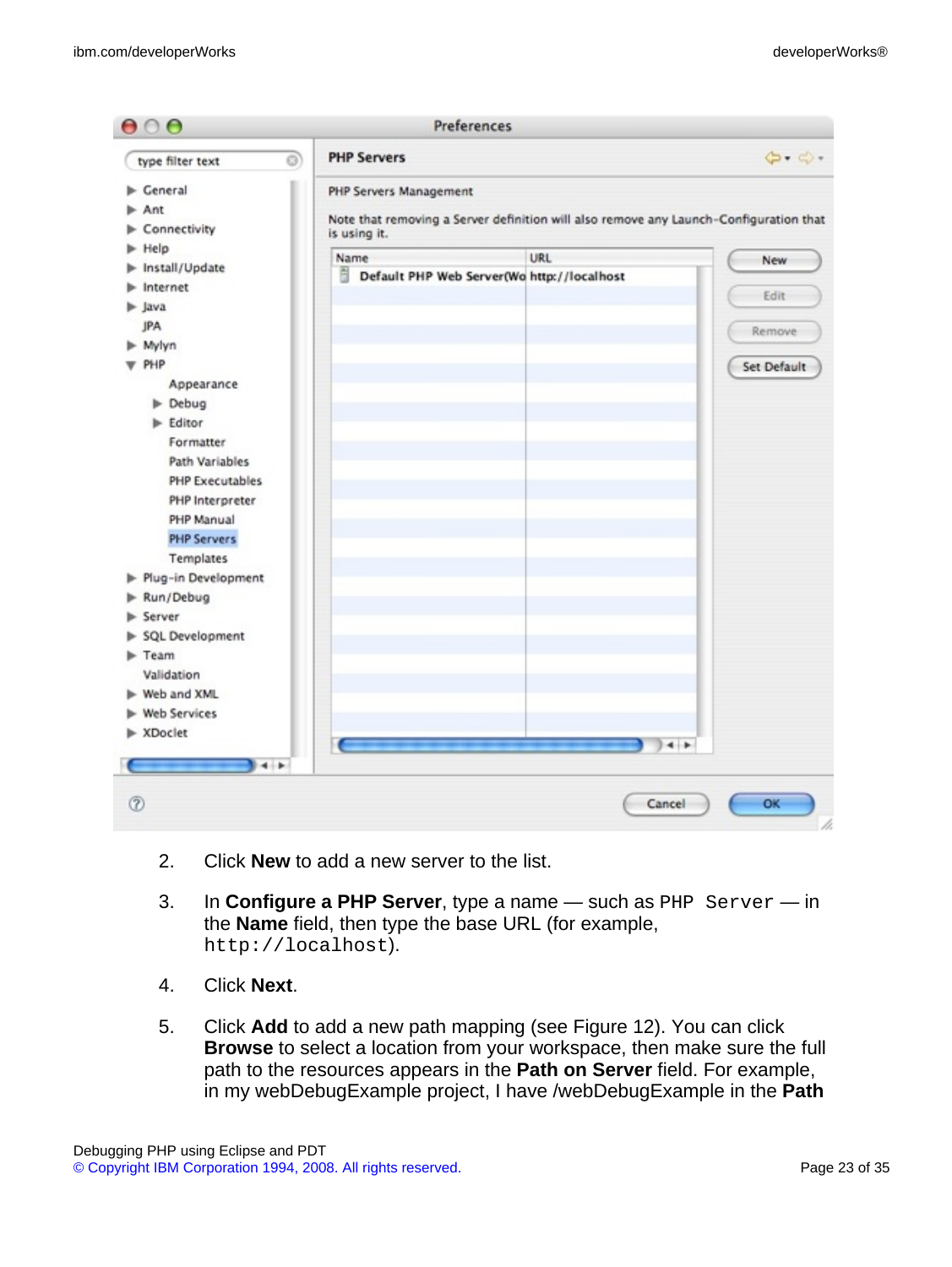**in Workspace** and /Users/nagood/Sites/webDebug in the **Path on Server** fields.

#### **Figure 12. Adding a new server mapping**

| Path on Server:       |                              |               |
|-----------------------|------------------------------|---------------|
|                       | /Users/nagood/Sites/webDebug |               |
| (•) Path in Workspace |                              |               |
| /webDebugExample      |                              | <b>Browse</b> |
| Path in File System   |                              |               |
|                       |                              | Browse        |

### Set up the PHP executables

Before using the debugger, you must verify that the PHP executables are set up properly. Open the Eclipse preferences, expand **PHP**, then click **PHP Executables**, as shown in Figure 13. Here, you see a fresh installation of the bundled version of the PDT project from Zend's site; the executables are already set up, and there is nothing to do.

#### **Figure 13. PHP Executables preferences**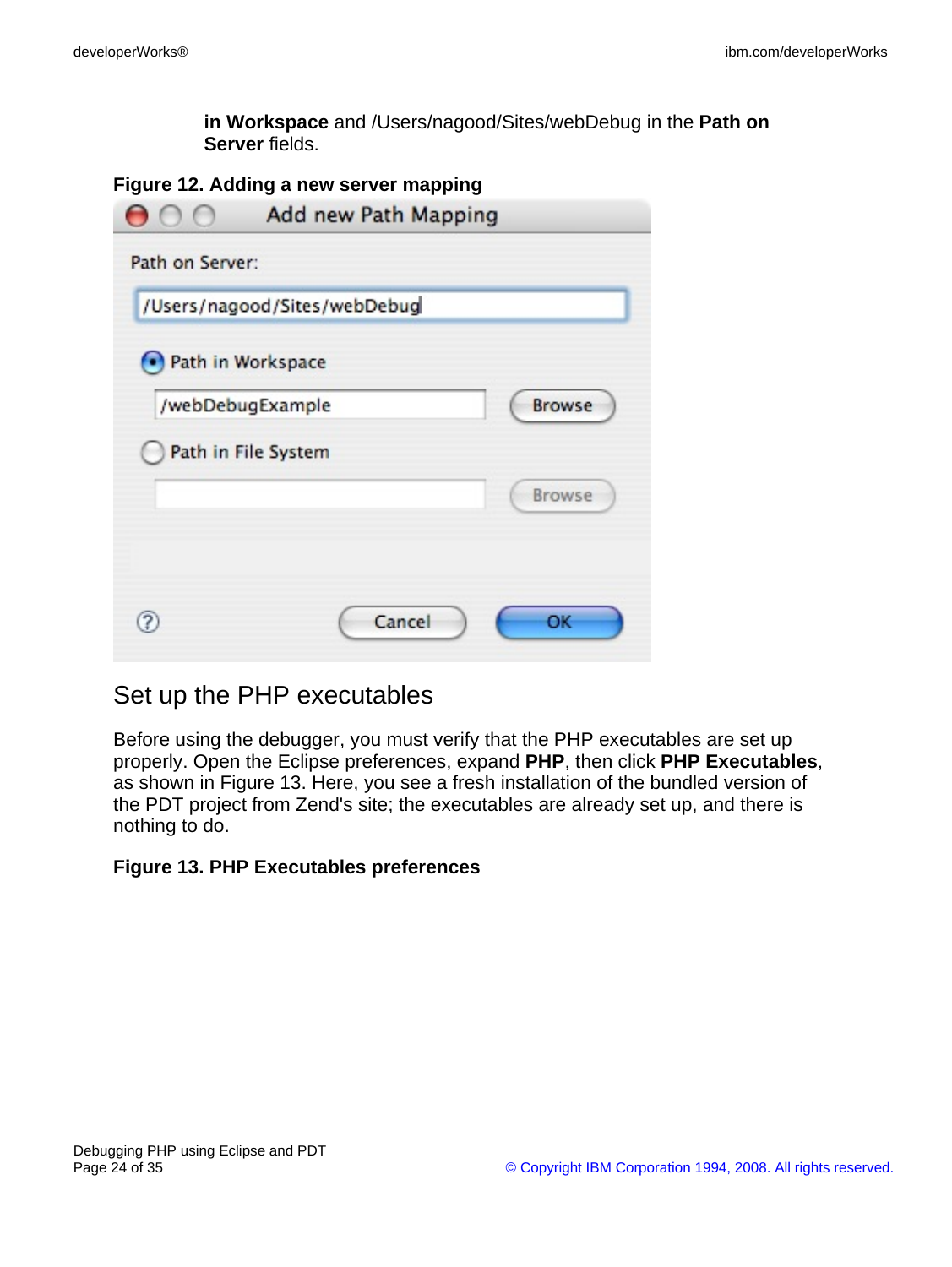| O)<br>type filter text   | <b>PHP Executables</b>                                               |               |                       | $\Leftrightarrow$ . |
|--------------------------|----------------------------------------------------------------------|---------------|-----------------------|---------------------|
| Help<br>Install/Update   | Add, remove or edit PHP executables definitions.<br>PHP executables: |               |                       |                     |
| Internet                 | Name                                                                 | Debugger Type | Location              | Add                 |
| Java                     | PHP 4.4.7 (CGI)                                                      | Zend Debugger | /Applications/Eclipse |                     |
| <b>JPA</b>               | PHP 4.4.7 (CLI)                                                      | Zend Debugger | /Applications/Eclipse | Edit                |
| Mylyn                    | PHP 5.2.5 (CGI) (Workspa Zend Debugger                               |               | /Applications/Eclips  |                     |
| PHP                      | PHP 5.2.5 (CLI)                                                      | Zend Debugger | /Applications/Eclipse | Remove              |
| Appearance               |                                                                      |               |                       | Set Default         |
| Debug                    |                                                                      |               |                       |                     |
| Editor                   |                                                                      |               |                       |                     |
| Formatter                |                                                                      |               |                       | Search              |
| Path Variables           |                                                                      |               |                       |                     |
| <b>PHP Executables</b>   |                                                                      |               |                       |                     |
| PHP Interpreter          |                                                                      |               |                       |                     |
| PHP Manual               |                                                                      |               |                       |                     |
| <b>PHP Servers</b>       |                                                                      |               |                       |                     |
| Templates                |                                                                      |               |                       |                     |
| Plug-in Development<br>۰ |                                                                      |               |                       |                     |
| Run/Debug<br>÷           |                                                                      |               |                       |                     |
| Caruar<br>$\leftarrow$   |                                                                      |               | $\leftarrow$          |                     |

To add and configure a new executable, click **Add**. The Add new PHP Executable window appears, as shown in Figure 14. Type a descriptive name (the name can include spaces) in the **Name** field, then click **Browse** to locate the PHP executable path (that is, /usr/local/php5/bin or C:\PHP) and the php.ini file (see "Troubleshooting" for hints on locating this file if you don't know where it is).

### **Figure 14. Defining a PHP executable**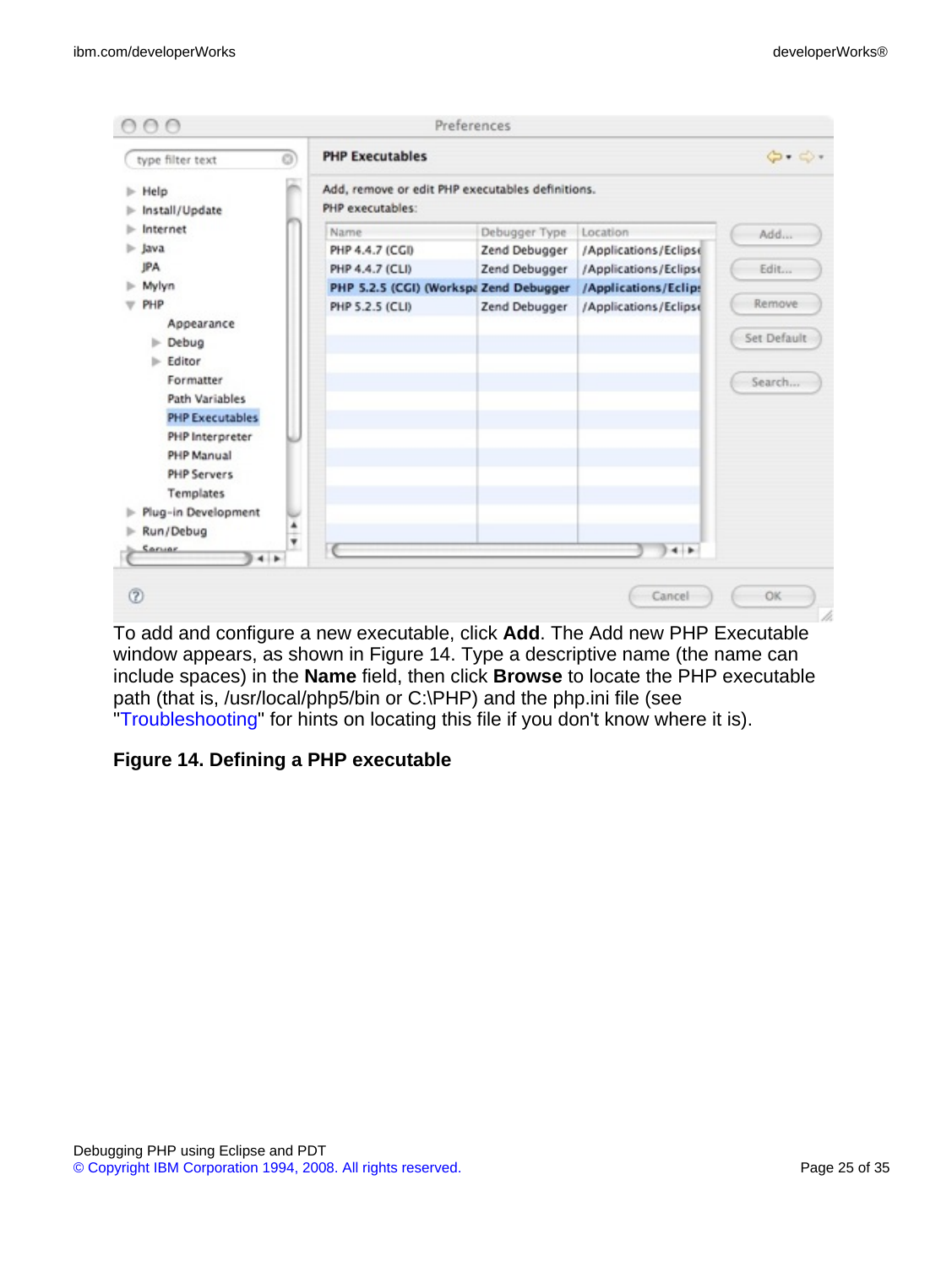| 000                                                                    | Add new PHP Executable                                                            |        |
|------------------------------------------------------------------------|-----------------------------------------------------------------------------------|--------|
| <b>Add PHP Executable</b><br>(i) Enter a label for the PHP executable. |                                                                                   |        |
| Name:                                                                  |                                                                                   |        |
| Executable path:                                                       |                                                                                   | Browse |
| PHP ini file (optional):                                               |                                                                                   | Browse |
| PHP debugger:                                                          | m<br>Zend Debugger                                                                |        |
|                                                                        |                                                                                   |        |
|                                                                        |                                                                                   |        |
|                                                                        |                                                                                   |        |
|                                                                        |                                                                                   |        |
| ℗                                                                      | $<$ Back<br>Next<br>Cancel                                                        | Finish |
|                                                                        | Finally, choose the correct PHP debugger. It matters: If you choose the incorrect | h.     |

debugger, your project might not execute at all or could execute, but not stop at breakpoints.

# Section 6. Debugging your simple script or Web application

You have a few sample projects in your workspace. You should also have some familiarity with the PHP Debug perspective. Either or both of XDebug or the Zend Debugger is installed, configured properly, and verified. Finally, you should have PDT configured to use the debugger you installed. With all that complete, you're ready to debug your first PHP script.

# Set breakpoints to debug your script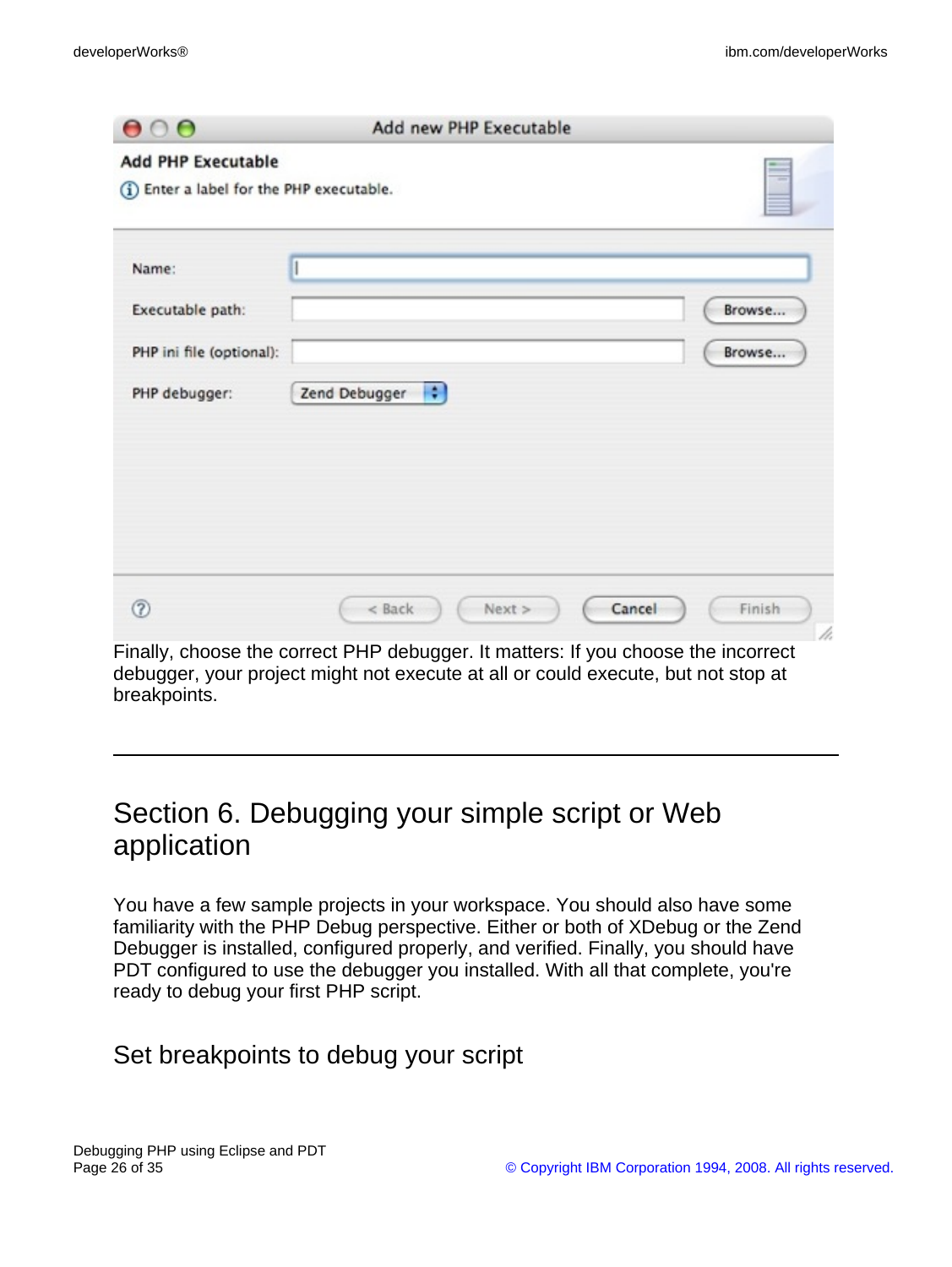To see how debugging works, it's best to set up a breakpoint at which the debugger will stop. When the debugger has stopped at the breakpoint, you can use the various views in the PHP Debug perspective to inspect the variable values. You can also step through the code using the buttons in the Debug view.

So set up a breakpoint on line 7 of your helloworld.php script. To do so, select helloworld.php, then choose **Run > Debug As > PHP Script**. If this is your first time debugging, Eclipse asks if you want to automatically switch to the PHP Debug perspective. If you want the PHP Debug perspective to be activated whenever you debug a PHP script, click **Yes**, then select **Remember my decision**, as shown below.

#### **Figure 15. Switching to the Debug PHP perspective automatically**

| <b>Confirm Perspective Switch</b><br>$\bigcirc$ $\bigcirc$                               |
|------------------------------------------------------------------------------------------|
| This kind of launch is configured to open the PHP Debug perspective when it<br>suspends. |
| Do you want to open this perspective now?                                                |
| Remember my decision                                                                     |
| No<br>Yes                                                                                |

When started, the PHP script breaks at the first line of code. This is by design in the default configuration. From here, you can step through the code or advance to the next breakpoint. If you advance to the breakpoint you set on line 7, the Debug view will say you are suspended at a breakpoint.

#### **Figure 16. Suspended at the breakpoint (line 7)**

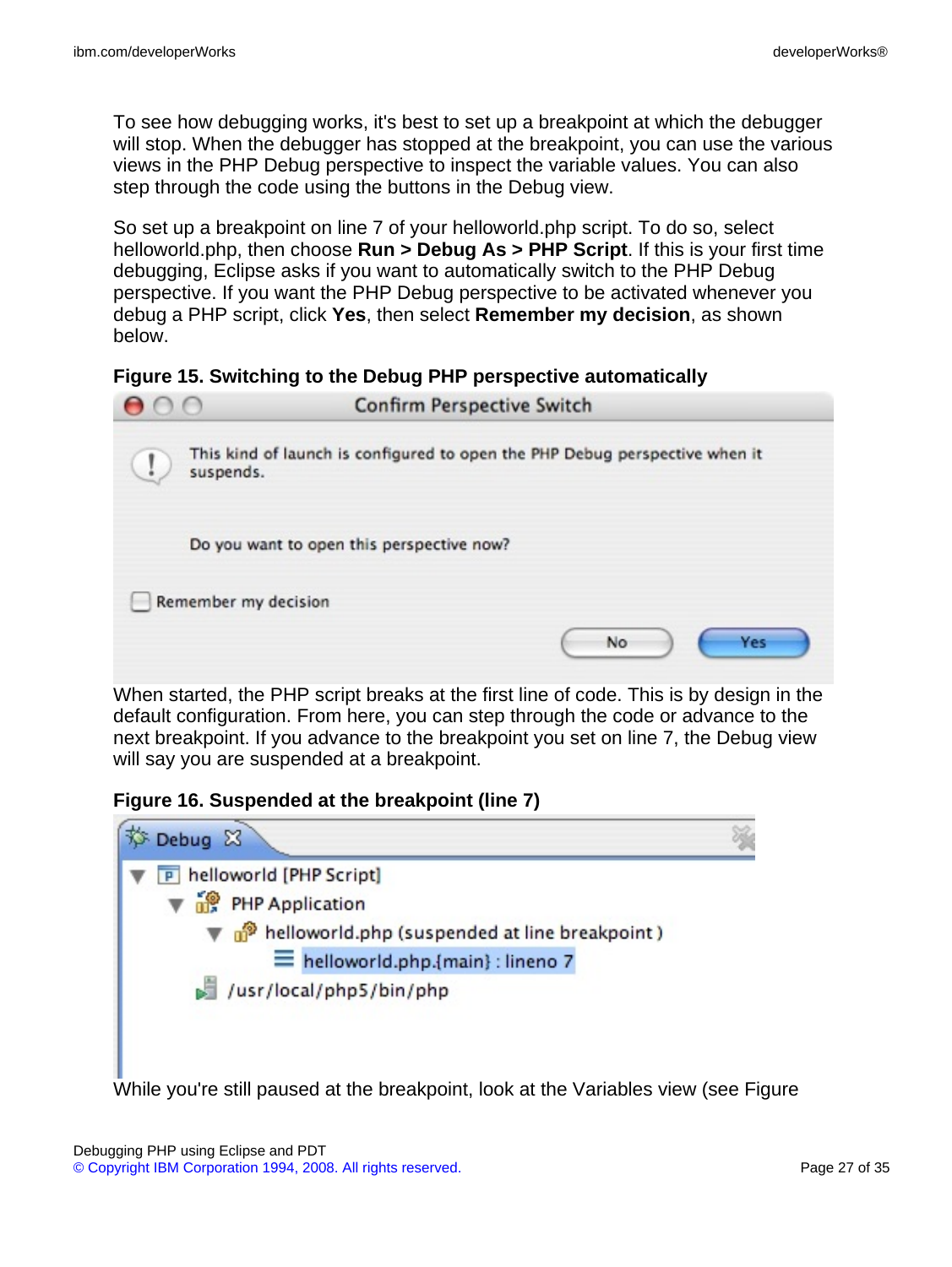17). Both of the variables, \$name and \$i, are now in scope and you can see their values. The \$name variable contains the string world, and the \$i variable is set to 0.

| Figure 17. Variables at line 7 of helloworld.php |  |  |  |  |  |
|--------------------------------------------------|--|--|--|--|--|
|--------------------------------------------------|--|--|--|--|--|

| $(x)$ = Variables $23$<br>P Parameter Stack<br><sup>O</sup> Breakpoints<br>Name | Value      |
|---------------------------------------------------------------------------------|------------|
| $$$ _COOKIE                                                                     | Array [0]  |
| $$$ S_ENV                                                                       | Array [0]  |
| $\triangleright$ $\triangleleft$ S_FILES                                        | Array [0]  |
| $\triangle$ \$ GET                                                              | Array [0]  |
| $$$ S_POST                                                                      | Array [0]  |
| $\triangleright$ $\triangleleft$ S_REQUEST                                      | Array [0]  |
| ♦ \$_SERVER                                                                     | Array [21] |
| $•$ Sname                                                                       | world      |
| \$i                                                                             | 0          |

Because the breakpoint is inside a loop, executing to the next breakpoint goes to the next iteration in the loop. You can watch the value of  $\sin$  increment in the Variables view.

To continue execution without stopping at every iteration, open the Breakpoints view, as show in Figure 18. Temporarily disable the breakpoint by clearing the checkbox beside helloworld.php (line: 7). Now when you execute again to the next breakpoint, the debugger will skip all the next iterations and run to the end.

#### **Figure 18. Breakpoints in helloworld.php**



You can add variables and modify the code to experiment and see how the debugger behaves.

## Debug your Web application

Odds are you're using PHP to build a Web application and you want to debug your PHP scripts on the server. Debugging your PHP Web page on the server allows you to see how server variables such as  $\frac{1}{5}$  GET and  $\frac{1}{5}$  POST are set, so you know their value and can debug from page to page.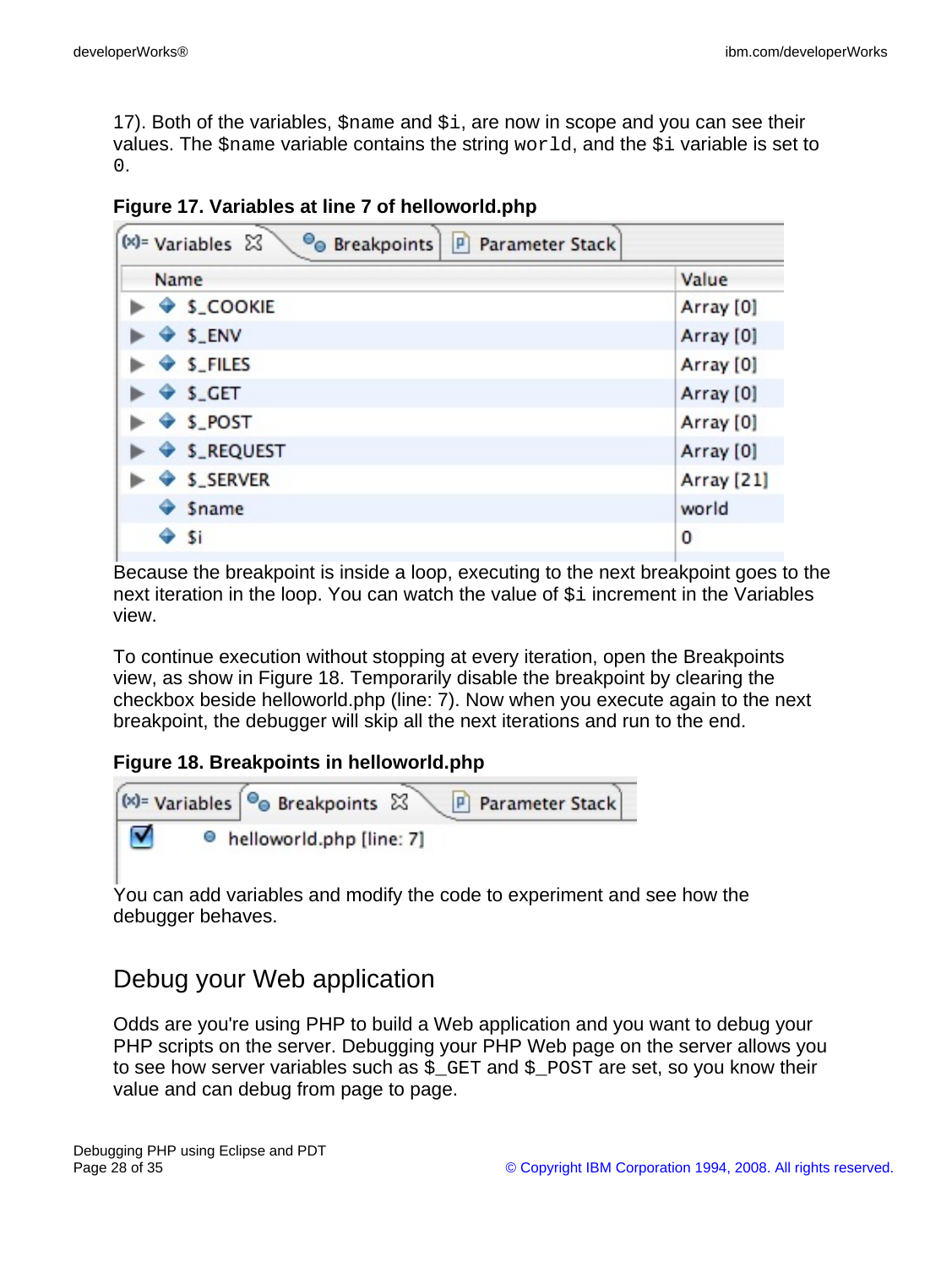To try debugging a PHP application, use the webDebugExample project. This is a simple example that allows you to type a value in an input field, then submit the form for processing by the results.php script. In completing this exercise, you can follow how the \$\_POST variables are populated with the names and values of the variables from your form.

Select enterGreeting.php, then choose **Run > Debug As > PHP Web Page**. If this is your first time running the debugger, you will be prompted for the launch URL for the file. Here, you type the full URL to your file, remembering that it will be at the location in which your Web resources reside. For example, mine is at http://localhost/~nagood/webDebug/enterGreeting.php. Next, set a breakpoint at line 14 in the results.php file.

**Listing 9. Breakpoint at line 14**

```
print ("<b>Your greeting is: <i>" . $gm->getFormalGreeting()
  . "</i></b>");
```
When you launch the PHP Web application, the debugger stops at the first line in the enterGreeting.php file. You can step through it to see the debugger in action or just execute to the end.

Type a value in the text input box in the form, then click **Submit**. Now the debugger stops at the first line of the results.php file. Execute to the breakpoint you set at line 14 of the script, and you will see that the  $\frac{1}{2}$ gm variable is populated with a value and that the  $\frac{1}{2}$  post array has the values from the previous page.

**Figure 19. Variables in results.php**

| <sup>o</sup> Breakpoints<br>00 Variables &<br>P Parameter Stack |                                |
|-----------------------------------------------------------------|--------------------------------|
| Name                                                            | Value                          |
| $$$ _COOKIE                                                     | Array [1]                      |
| $S$ _ENV                                                        | Array [0]                      |
| $S$ FILES                                                       | Array [0]                      |
| \$~CET                                                          | Array [0]                      |
| <b>♦ S_POST</b>                                                 | Array [2]                      |
| $\triangleq$ name                                               | world                          |
| $\bullet$ greeting                                              | Nathan                         |
| ♦ S_REQUEST                                                     | Array [3]                      |
| S_SERVER                                                        | Array [32]                     |
| $\Psi \triangleq$ Sgm                                           | GreetMaster2000                |
| $\blacklozenge$ greeting                                        | Nathan                         |
| name                                                            | The GreetMaster 2000 (model Z) |
|                                                                 |                                |

From line 14, you can execute to the end or you can click **Step Into** in the Debug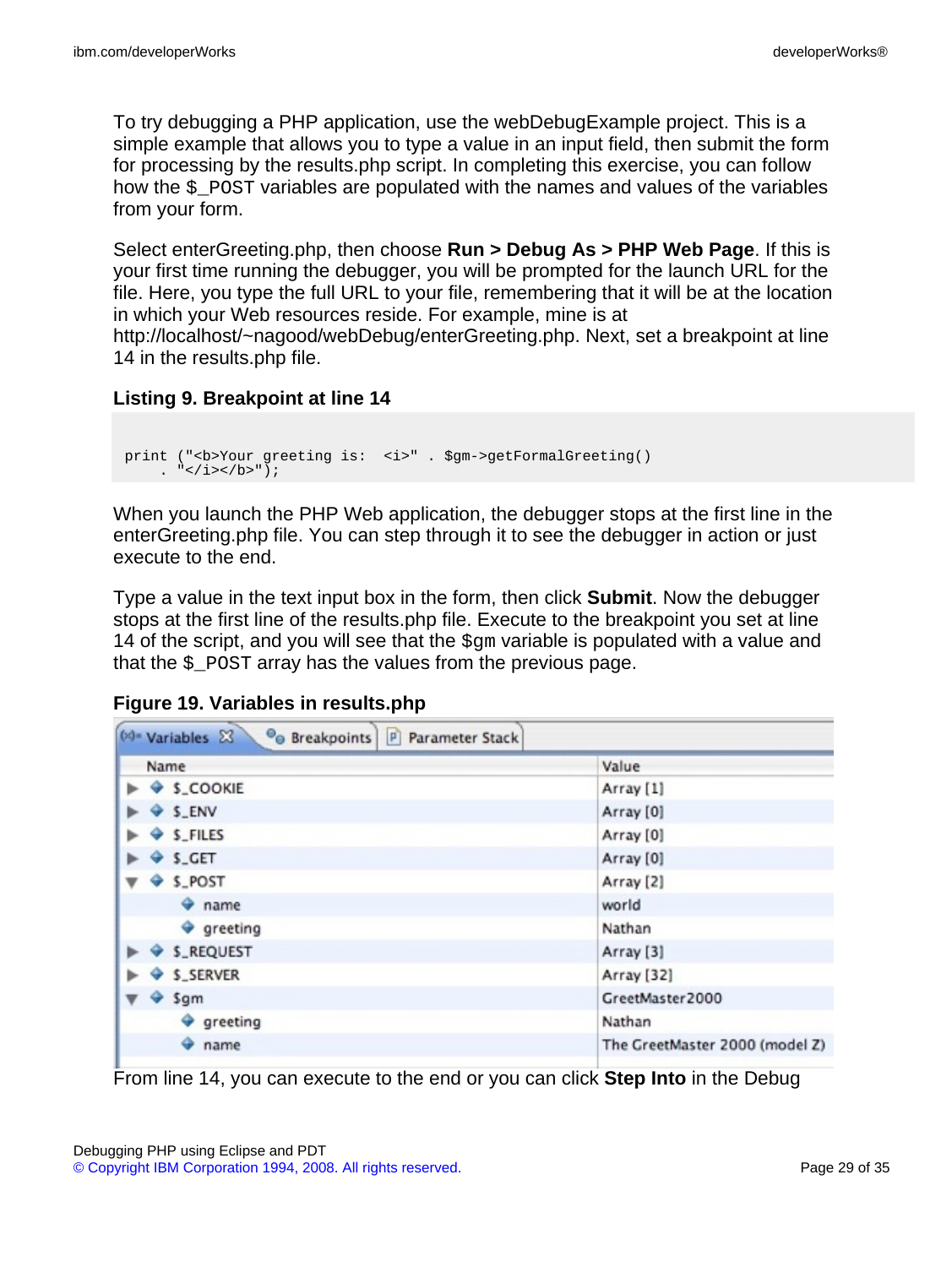view to step into the getFormalGreeting() function on the GreetMaster2000 class.

# <span id="page-29-0"></span>Section 7. Troubleshooting

This section provides processes and techniques for troubleshooting the debuggers and associated files.

# Finding the correct php.ini file

When configuring PHP to use the debugger extensions — either XDebug or the Zend Debugger — it's important to make sure that you're editing the correct php.ini file and that you have the correct zend\_extension variable for the debugger. To find the full path of the php.ini file your installation of PHP uses, use the  $phpinfo()$ function in a simple script placed in a Web directory.

### **Listing 10. Simple phpinfo.php script**

```
<?php
   phpinfo();
?>
```
Alternatively, type the command  $php -i \mid grep$  "Loaded Conf" and you'll get a result like Loaded Configuration File => /usr/local/php5/lib/php.ini.

# Use the correct zend\_extension directive

Now that you're sure which php.ini file you need to edit, it's important to get the correct zend extension directive to use for your installation. Use the phpinfo() or php -i method again to find two values: Thread Safety and Debug Build. Table 1 can help you determine which one to use. A common mistake is using zend\_extension when you need to use zend\_exention\_ts, and it's a difficult mistake to catch (at first).

|  | Table 1. Choosing the correct configuration key |  |  |  |  |  |
|--|-------------------------------------------------|--|--|--|--|--|
|--|-------------------------------------------------|--|--|--|--|--|

| Key name          | <b>Thread safety</b> | Debug |
|-------------------|----------------------|-------|
| zend extension    | Off                  | Off   |
| zend_extension_ts | On                   | Off   |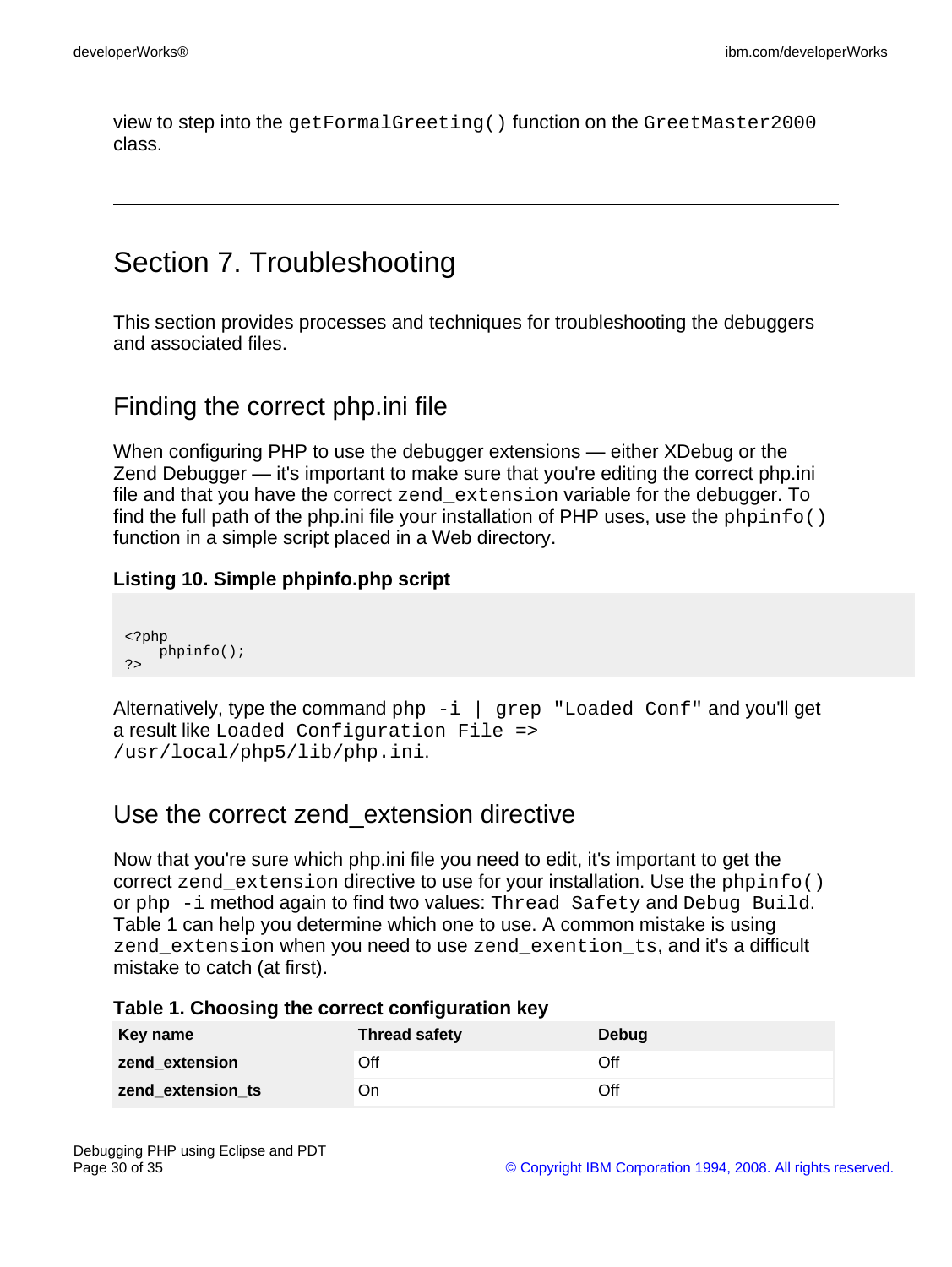| zend_extension_debug    | Off | Or |
|-------------------------|-----|----|
| zend_extension_debug_ts |     | On |

## The debugger doesn't stop

If the debugger doesn't stop at all, most likely one of three issues is occurring:

- The first is that you don't have the extension module set up correctly (see "Use the correct zend extension directive" for the likely cause).
- If you've verified that the extension is set up correctly, you may not have PDT set up to use the debugger you have installed. If you've selected the Zend Debugger as the debugger for your PHP executable, but have XDebug set up in your php.ini file, you'll get some very unexpected behavior.
- Or it could be a firewall issue. Make sure you have the ports configured in your PHP Debugger preferences your firewall allows (if you have a firewall installed and running).

### Determining your extension directory location

To install your XDebug or Zend Debugger extension binary in the same place as all your other extensions, use  $php$  info () or php  $-i$  to find out where you directory is. See Listing 11 for an example from the  $php -i$  command.

#### **Listing 11. Finding the extension directory**

```
...
extension_dir => /usr/local/php5/lib/php/extensions/
...
```
# Section 8. Summary

The PDT project supports two debuggers: XDebug and the Zend Debugger. Using a combination of PDT and one of the supported debuggers, you can graphically and easily debug PHP scripts and Web applications. Debugging PHP with an IDE is a huge time-saver, especially when compared to debugging scripts using older techniques or debugging with the command line.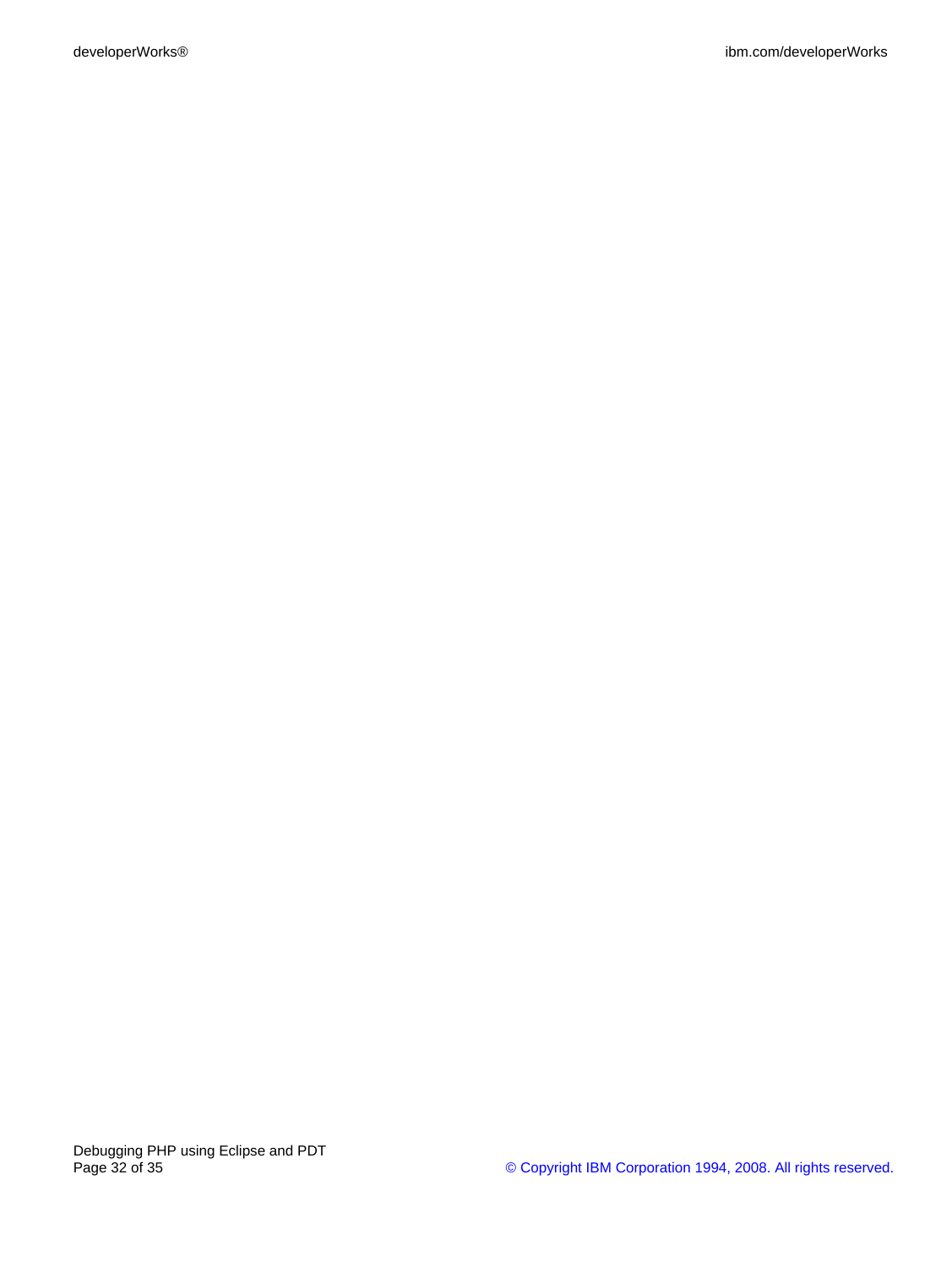# <span id="page-32-0"></span>Downloads

| Description | <b>Name</b>                                               | <b>Size</b> | Download method |
|-------------|-----------------------------------------------------------|-------------|-----------------|
| Source code | os-php-eclipse-pd8 <b>ke</b> bug_sourlde. <del>P</del> ip |             |                 |

[Information about download methods](http://www.ibm.com/developerworks/library/whichmethod.html)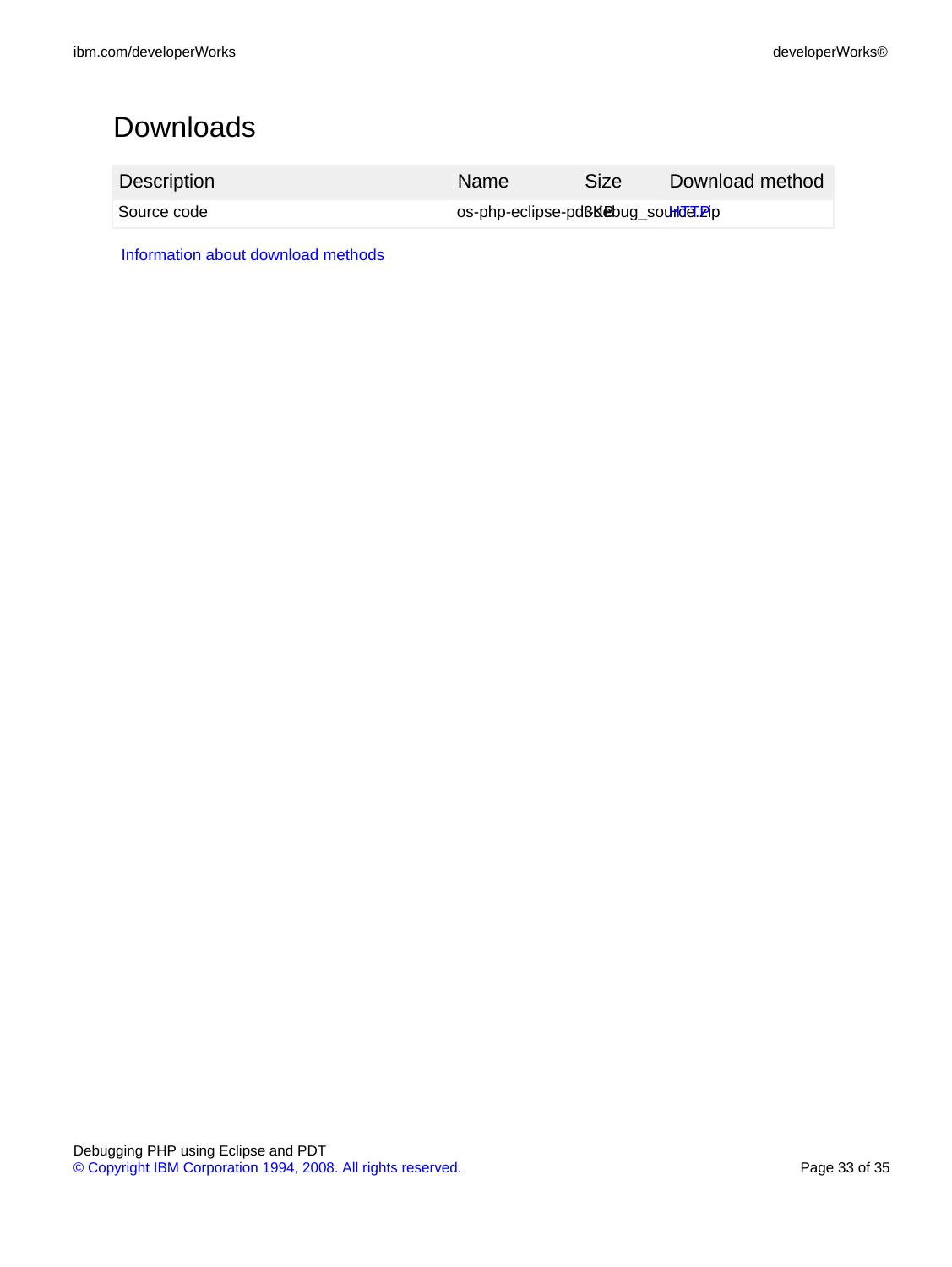# <span id="page-33-0"></span>Resources

### **Learn**

- • ["Squash bugs in PHP applications with Zend Debugger](http://www.ibm.com/developerworks/opensource/library/os-php-zenddebug/)" tells you more about Zend Debugger and PHP.
- • ["Squash bugs in PHP applications with XDebug](http://www.ibm.com/developerworks/opensource/library/os-php-xdebug/)" explains XDebug and PHP.
- [XDebug Support in PDT 2.0](#page-0-0) is an overview of the features and quirks of XDebug support in PDT.
- • ["Get started with Project Zero, WebSphere sMash, and PHP"](http://www.ibm.com/developerworks/library/wa-pz-intro/) provides a tour of Project Zero, an Eclipse-based project that also enables PHP development.
- [PHP.net](http://www.php.net) is the central resource for PHP developers.
- Check out th[e "Recommended PHP reading list.](http://www.ibm.com/developerworks/library/os-php-read)"
- Browse all the [PHP content](http://www.ibm.com/developerworks/views/opensource/libraryview.jsp?search_by=php) on developerWorks.
- Expand your PHP skills by checking out IBM developerWorks' [PHP project](http://www.ibm.com/developerworks/opensource/top-projects/php.html) [resources.](http://www.ibm.com/developerworks/opensource/top-projects/php.html)
- To listen to interesting interviews and discussions for software developers, check out [developerWorks podcasts.](http://www.ibm.com/developerworks/podcast/)
- Using a database with PHP? Check out the [Zend Core for IBM](http://www-306.ibm.com/software/data/info/zendcore/), a seamless, out-of-the-box, easy-to-install PHP development and production environment that supports IBM DB2 V9.
- Stay current with developerWorks' [Technical events and webcasts.](http://www.ibm.com/developerworks/offers/techbriefings/)
- Check out upcoming conferences, trade shows, webcasts, and other [Events](http://www.ibm.com/developerworks/views/opensource/events.jsp) around the world that are of interest to IBM open source developers.
- Visit the developerWorks [Open source zone](http://www.ibm.com/developerworks/opensource) for extensive how-to information, tools, and project updates to help you develop with open source technologies and use them with IBM's products.
- Watch and learn about IBM and open source technologies and product functions with the no-cost [developerWorks On demand demos](http://www.ibm.com/developerworks/offers/lp/demos/).
- Check out th[e "Recommended Eclipse reading list.](http://www.ibm.com/developerworks/library/os-ecl-read)"
- Browse all the [Eclipse content](http://www.ibm.com/developerworks/views/opensource/libraryview.jsp?search_by=eclipse) on developer Works.
- New to Eclipse? Read the developerWorks article ["Get started with Eclipse](http://www.ibm.com/developerworks/opensource/library/os-eclipse-platform/) [Platform"](http://www.ibm.com/developerworks/opensource/library/os-eclipse-platform/) to learn its origin and architecture, and how to extend Eclipse with plug-ins.
- Expand your Eclipse skills by checking out IBM developerWorks' Eclipse project